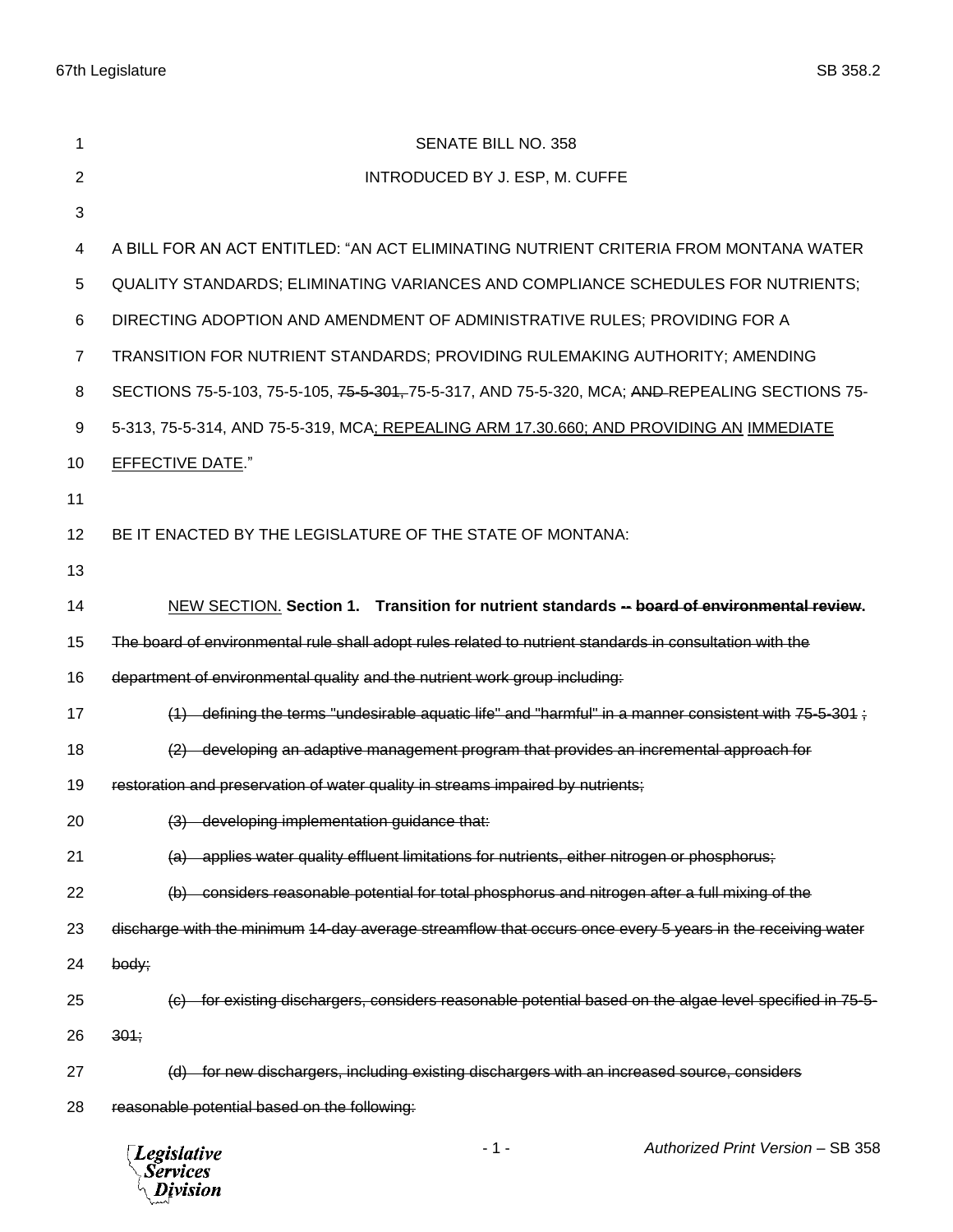| 1              | (i) for discharges within the level III ecoregion as designated by the U.S. environmental protection               |
|----------------|--------------------------------------------------------------------------------------------------------------------|
| $\overline{2}$ | agency that includes the northern Rocky Mountains, Canadian Rocky Mountains, Idaho batholith, middle Rocky         |
| 3              | Mountains, except for the level IV ecoregion of the Absaroka-Gallatin volcanic mountains:                          |
| 4              | (A) total phosphorus concentrations of 0.03 milligrams per liter; and                                              |
| 5              | total nitrogen concentrations of 0.8 milligrams per liter;                                                         |
| 6              | (ii) for discharges within the level III ecoregion as designated by the U.S. environmental protection              |
| 7              | agency that includes the northwestern glaciated plains, northwestern great plains, and Wyoming basin,              |
| 8              | excluding the level IV ecoregions of the sweetgrass uplands, Milk River pothole uplands, Rocky Mountain front      |
| 9              | foothill potholes, foothill grasslands, river breaks, non-calcareous foothill grasslands, Shield-Smith River       |
| 10             | valleys, limy foothill grasslands, Pryor-Bighorn foothills, and unglaciated Montana high plains:                   |
| 11             | total phosphorous concentrations of 0.15 milligrams per liter; and                                                 |
| 12             | (B) total nitrogen concentrations of 1.3 milligrams per liter;                                                     |
| 13             | (iii) for discharges within the level IV ecoregion as designated by the U.S. environmental protection              |
| 14             | agency of the Absaroka-Gallatin volcanic mountains:                                                                |
| 15             | (A) total phosphorous concentrations of 0.105 milligrams per liter; and                                            |
| 16             | total nitrogen concentrations of 0.80 milligrams per liter;                                                        |
| 17             | (iv) for discharges within the level IV ecoregions as designated by the U.S. environmental protection              |
| 18             | agency excluded from subsection (3)(d)(ii) except for the river breaks for which no nutrient effluent limitations  |
| 19             | apply:                                                                                                             |
| 20             | (A) total phosphorous concentrations of 0.80 milligrams per liter: and                                             |
| 21             | (B) total nitrogen concentrations of 0.80 milligrams per liter;                                                    |
| 22             | allows the department to develop reasonable potential guidelines based on concentrations or total                  |
| 23             | phosphorous or total nitrogen greater than those provided in subsections (3)(c) and (3)(d) if:                     |
| 24             | data demonstrate that existing concentrations of total phosphorous or total nitrogen exceed the                    |
| 25             | concentrations provided in subsection (3)(a) through (3)(d) and that the discharge will not create conditions that |
| 26             | are toxic or harmful to human, animal, plant, or aquatic life;                                                     |
| 27             | (ii) data demonstrate that existing algae levels exceed a monthly average of 150 milligrams of                     |
|                |                                                                                                                    |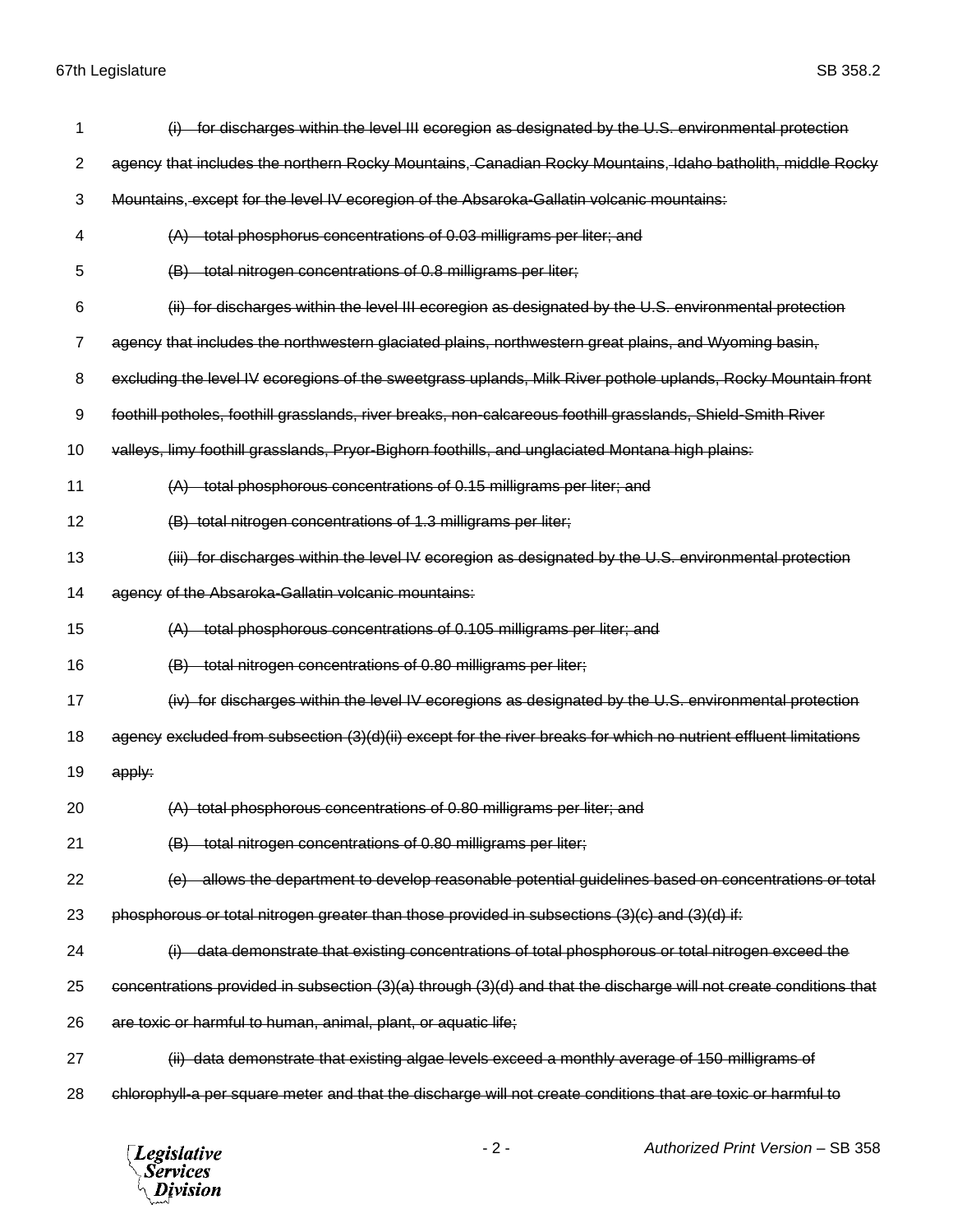| 1              | human, animal, plant, or aquatic life; or                                                                         |
|----------------|-------------------------------------------------------------------------------------------------------------------|
| $\overline{2}$ | (iii) data demonstrate that the receiving waterbody can sustain algae levels greater than a monthly               |
| 3              | average of 150 milligrams of chlorophyll-a per square meter without creating conditions that are toxic or harmful |
| 4              | to human, animal, plant, or aquatic life.                                                                         |
| 5              | BY MARCH 1, 2022, THE DEPARTMENT OF ENVIRONMENTAL QUALITY SHALL ADOPT RULES RELATED TO<br>(1)                     |
| 6              | NARRATIVE NUTRIENT STANDARDS IN CONSULTATION WITH THE NUTRIENT WORK GROUP.                                        |
| 7              | (2)<br>THE RULES SHALL PROVIDE FOR THE DEVELOPMENT OF AN ADAPTIVE MANAGEMENT PROGRAM WHICH                        |
| 8              | PROVIDES FOR AN INCREMENTAL WATERSHED APPROACH FOR PROTECTING AND MAINTAINING WATER QUALITY, AND                  |
| 9              | THAT:                                                                                                             |
| 10             | REASONABLY BALANCES ALL FACTORS IMPACTING A WATER BODY;<br>(A)                                                    |
| 11             | (B)<br>PRIORITIZES THE MINIMIZATION OF PHOSPHORUS, TAKING INTO ACCOUNT SITE-SPECIFIC CONDITIONS; AND              |
| 12             | (C)<br>IDENTIFIES THE APPROPRIATE RESPONSE VARIABLES AFFECTED BY NUTRIENTS AND ASSOCIATED IMPACT                  |
| 13             | THRESHOLDS IN ACCORDANCE WITH THE BENEFICIAL USES OF THE WATERBODY.                                               |
| 14             | IN DEVELOPING THE RULES IN SUBSECTION (2), THE DEPARTMENT SHALL CONSIDER OPTIONS PERTAINING<br>(3)                |
| 15             | TO WHETHER THE POINT SOURCE IS NEW OR EXISTING AND WHETHER THE RECEIVING WATER BODY IS CONSIDERED                 |
| 16             | <b>IMPAIRED OR UNIMPAIRED.</b>                                                                                    |
| 17             |                                                                                                                   |
| 18             | NEW SECTION. Section 2. Transition for nutrient standards -- department. Subject to board of                      |
| 19             | environmental rulemaking pursuant to [section 1], the department of environmental quality shall implement         |
| 20             | water quality standards in a manner consistent with [ this act ] and consistent with [section 1]. (1) UNTIL FINAL |
| 21             | RULES ARE ADOPTED PURSUANT TO [SECTION 1], THE DEPARTMENT SHALL ADMINISTER THE DISCHARGE PERMITTING               |
| 22             | PROGRAM UNDER 75-5-402 IN A MANNER CONSISTENT WITH ARM 17.30.637 AND THE INTENT OF [THIS ACT].                    |
| 23             | (2)<br>ANY NUTRIENT STANDARDS VARIANCES CURRENTLY AUTHORIZED AND EFFECTIVE ARE HEREBY                             |
| 24             | AUTHORIZED AND EFFECTIVE UNDER 75-5-320 UNTIL OTHERWISE AMENDED OR REPEALED.                                      |
| 25             |                                                                                                                   |
| 26             | NEW SECTION. Section 3. Board to amend rules. The board of environmental review shall amend                       |
| 27             | ARM 17.30.201, 17.30.507, 17.30.516, 17.30.602, 17.30.619, 17.30.622, 17.30.623, 17.30.624, 17.30.625,            |
| 28             | 17.30.626, 17.30.627, 17.30.628, 17.30.629, 17.30.635, 17.30.702, and 17.30.715 to delete all references to       |

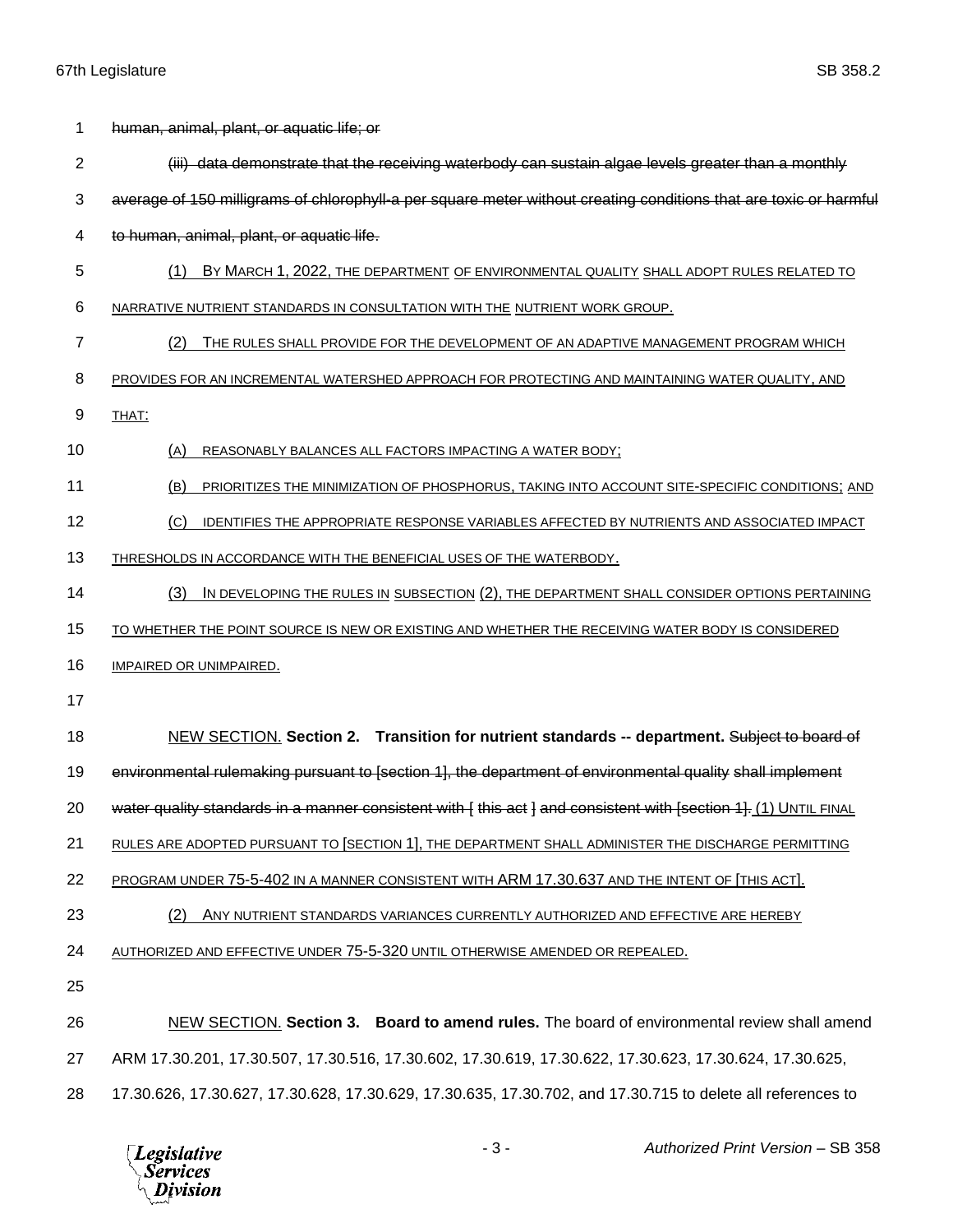| 1              | department circular DEQ-12A, department circular DEQ-12B, base numeric nutrient standards, and nutrient                          |
|----------------|----------------------------------------------------------------------------------------------------------------------------------|
| $\overline{c}$ | standards variances.                                                                                                             |
| 3              |                                                                                                                                  |
| 4              | NEW SECTION. Section 4. Department to amend rules. The department of environmental quality                                       |
| 5              | shall amend ARM 17.30.602 and 17.30.660-to delete all references to department circular DEQ-12A,                                 |
| 6              | department circular DEQ-12B, base numeric nutrient standards, and nutrient standards variances.                                  |
| $\overline{7}$ |                                                                                                                                  |
| 8              | Section 5. Section 75-5-103, MCA, is amended to read:                                                                            |
| 9              | "75-5-103. (Temporary) Definitions. Unless the context requires otherwise, in this chapter, the                                  |
| 10             | following definitions apply:                                                                                                     |
| 11             | "Associated supporting infrastructure" means:<br>(1)                                                                             |
| 12             | electric transmission and distribution facilities;<br>(a)                                                                        |
| 13             | pipeline facilities;<br>(b)                                                                                                      |
| 14             | aboveground ponds and reservoirs and underground storage reservoirs;<br>(c)                                                      |
| 15             | (d)<br>rail transportation;                                                                                                      |
| 16             | aqueducts and diversion dams;<br>(e)                                                                                             |
| 17             | (f)<br>devices or equipment associated with the delivery of an energy form or product produced at an                             |
| 18             | energy development project; or                                                                                                   |
| 19             | other supporting infrastructure, as defined by board rule, that is necessary for an energy<br>(g)                                |
| 20             | development project.                                                                                                             |
| 21             | $\langle 2 \rangle$ (a) "Base numeric nutrient standards" means numeric water quality criteria for nutrients in surface          |
| 22             | water that are adopted to protect the designated uses of a surface water body.                                                   |
| 23             | (b) The term does not include numeric water quality standards for nitrate, nitrate plus nitrite, or nitrite                      |
| 24             | that are adopted to protect human health.                                                                                        |
| 25             | "Board" means the board of environmental review provided for in 2-15-3502.<br>$(3)$ $(2)$                                        |
| 26             | "Contamination" means impairment of the quality of state waters by sewage, industrial wastes,<br>$(4)$ $(3)$                     |
| 27             | or other wastes, creating a hazard to human health.                                                                              |
| 28             | "Council" means the water pollution control advisory council provided for in 2-15-2107.<br>$\left( 5 \right)$ $\left( 4 \right)$ |
|                |                                                                                                                                  |

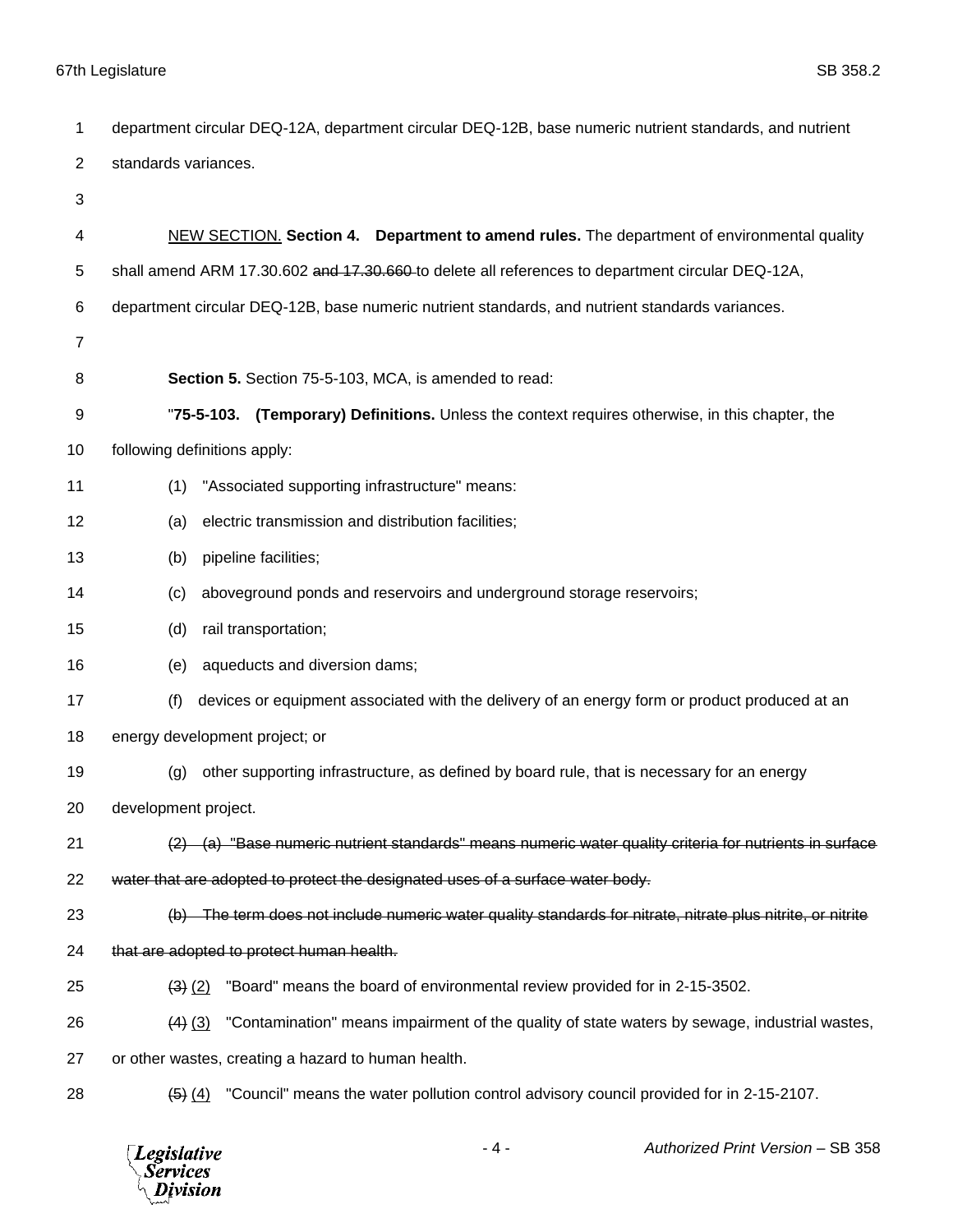*Legislative*<br>Services<br>*Division* 

| 1              | (a) "Currently available data" means data that is readily available to the department at the time<br>$(6)$ $(5)$ |
|----------------|------------------------------------------------------------------------------------------------------------------|
| $\overline{2}$ | a decision is made, including information supporting its previous lists of water bodies that are threatened or   |
| 3              | impaired.                                                                                                        |
| 4              | The term does not mean new data to be obtained as a result of department efforts.<br>(b)                         |
| 5              | "Degradation" means a change in water quality that lowers the quality of high-quality waters for<br>(7)(6)       |
| 6              | a parameter. The term does not include those changes in water quality determined to be nonsignificant            |
| $\overline{7}$ | pursuant to 75-5-301(5)(c).                                                                                      |
| 8              | "Department" means the department of environmental quality provided for in 2-15-3501.<br>$(8)$ $(7)$             |
| 9              | "Disposal system" means a system for disposing of sewage, industrial, or other wastes and<br>$(9)$ $(8)$         |
| 10             | includes sewage systems and treatment works.                                                                     |
| 11             | (40) (9) "Effluent standard" means a restriction or prohibition on quantities, rates, and concentrations of      |
| 12             | chemical, physical, biological, and other constituents that are discharged into state waters.                    |
| 13             | (44) (10) (a) "Energy development project" means each plant, unit, or other development and                      |
| 14             | associated developments, including any associated supporting infrastructure, designed for or capable of:         |
| 15             | generating electricity;<br>(i)                                                                                   |
| 16             | (ii) producing gas derived from coal;                                                                            |
| 17             | producing liquid hydrocarbon products;<br>(iii)                                                                  |
| 18             | (iv) refining crude oil or natural gas;                                                                          |
| 19             | producing alcohol to be blended for ethanol-blended gasoline and that are eligible for a tax<br>(v)              |
| 20             | incentive pursuant to Title 15, chapter 70, part 5;                                                              |
| 21             | (vi) producing biodiesel and that are eligible for a tax incentive for the production of biodiesel pursuant      |
| 22             | to 15-32-701; or                                                                                                 |
| 23             | (vii) transmitting electricity through an electric transmission line with a design capacity of equal to or       |
| 24             | greater than 50 kilovolts.                                                                                       |
| 25             | The term does not include a nuclear facility as defined in 75-20-1202.<br>(b)                                    |
| 26             | (11) "Existing uses" means those uses actually attained in state waters on or after July 1, 1971,                |
| 27             | whether or not those uses are included in the water quality standards.                                           |
| 28             | (13) (12) "High-quality waters" means all state waters, except:                                                  |
|                |                                                                                                                  |

- 5 - *Authorized Print Version* – SB 358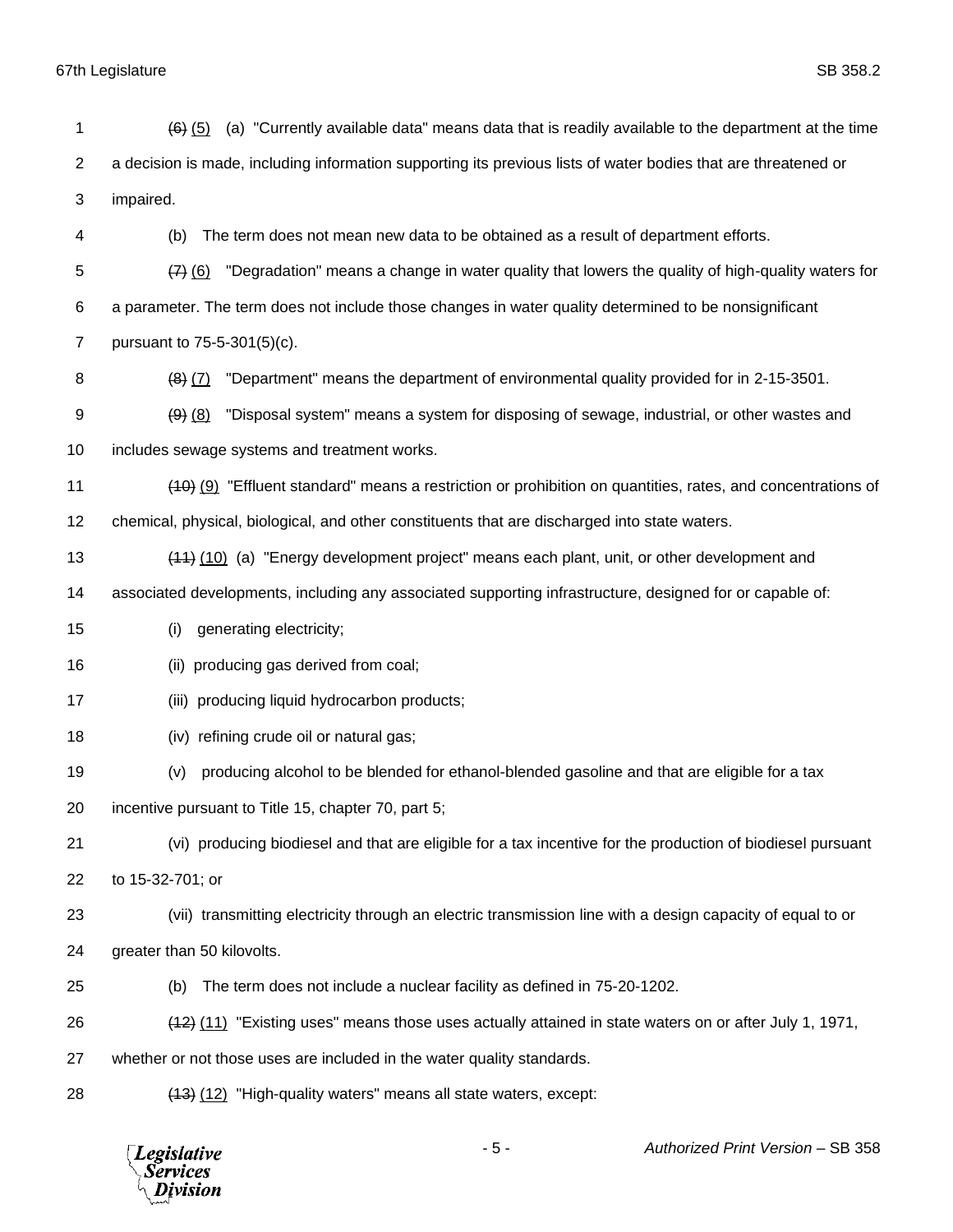(a) ground water classified as of January 1, 1995, within the "III" or "IV" classifications established by the board's classification rules; and

(b) surface waters that:

(i) are not capable of supporting any one of the designated uses for their classification; or

(ii) have zero flow or surface expression for more than 270 days during most years.

 (14) (13) "Impaired water body" means a water body or stream segment for which sufficient credible data shows that the water body or stream segment is failing to achieve compliance with applicable water quality

standards.

 (15) (14) "Industrial waste" means a waste substance from the process of business or industry or from the development of any natural resource, together with any sewage that may be present.

(16) (15) "Interested person" means a person who has a real property interest, a water right, or an

economic interest that is or may be directly and adversely affected by the department's preliminary decision

regarding degradation of state waters, pursuant to 75-5-303. The term includes a person who has requested

authorization to degrade high-quality waters.

 (17) (16) "Load allocation" means the portion of a receiving water's loading capacity that is allocated to one of its existing or future nonpoint sources or to natural background sources.

17 (18) (17) "Loading capacity" means the mass of a pollutant that a water body can assimilate without a violation of water quality standards. For pollutants that cannot be measured in terms of mass, it means the

maximum change that can occur from the best practicable condition in a surface water without causing a

violation of the surface water quality standards.

 (19) (18) "Local department of health" means the staff, including health officers, employed by a county, city, city-county, or district board of health.

(20) (19) "Metal parameters" includes but is not limited to aluminum, antimony, arsenic, beryllium,

barium, cadmium, chromium, copper, fluoride, iron, lead, manganese, mercury, nickel, selenium, silver,

thallium, and zinc.

 (21) (20) "Mixing zone" means an area established in a permit or final decision on nondegradation issued by the department where water quality standards may be exceeded, subject to conditions that are imposed by the department and that are consistent with the rules adopted by the board.

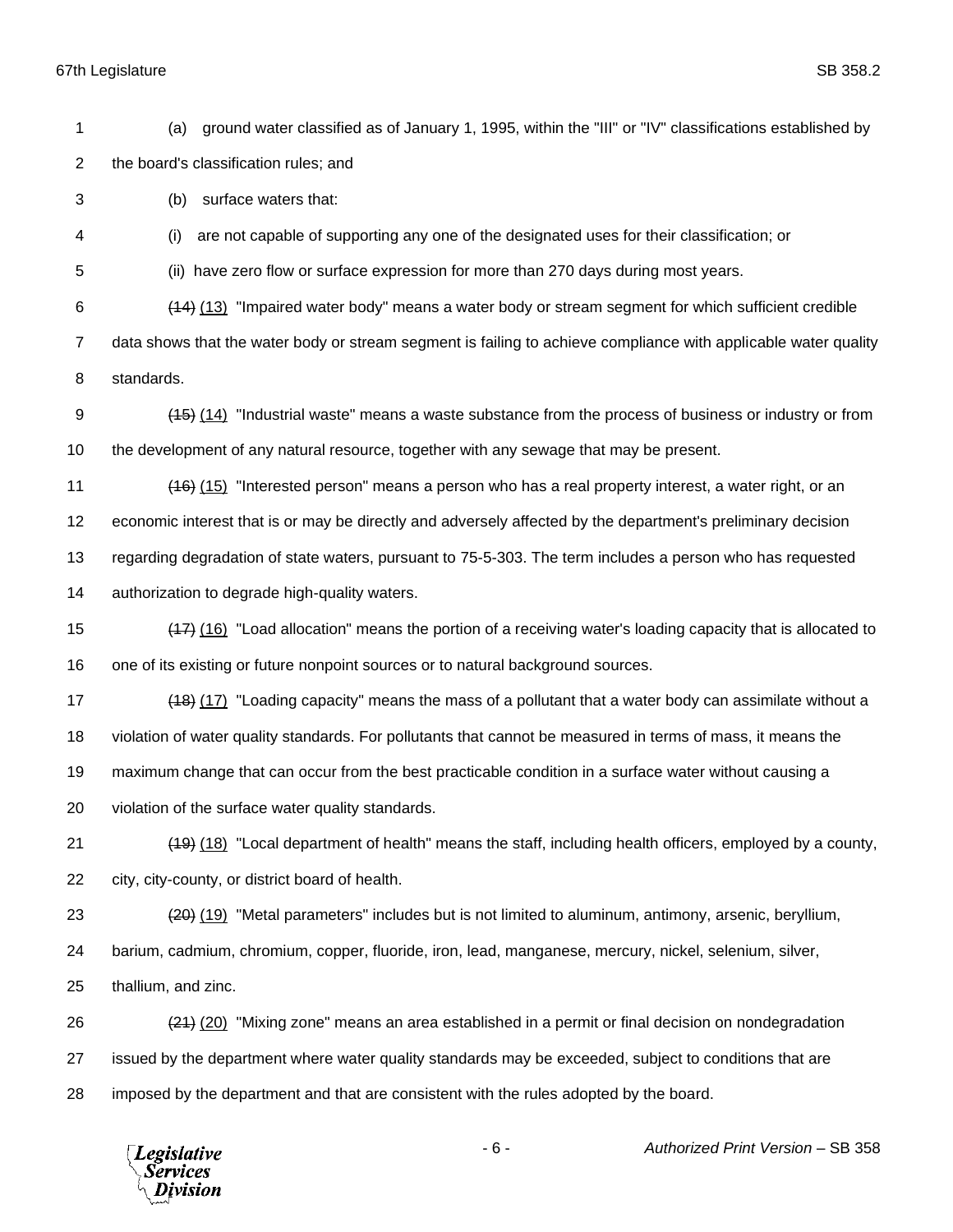| 1              | (22) "Nutrient standards variance" means numeric water quality criteria for nutrients based on a                     |
|----------------|----------------------------------------------------------------------------------------------------------------------|
| $\overline{2}$ | determination that base numeric nutrient standards cannot be achieved because of economic impacts or                 |
| 3              | because of the limits of technology. The term includes individual, general, and alternative nutrient standards       |
| 4              | variances in accordance with 75-5-313.                                                                               |
| 5              | (23) (21) "Nutrient work group" means an advisory work group, convened by the department,                            |
| 6              | representing publicly owned and privately owned point sources of pollution, nonpoint sources of pollution, and       |
| $\overline{7}$ | other interested parties that will advise the department on the base numeric nutrient standards, the                 |
| 8              | development of nutrient standards variances, and the implementation of those standards, and variances                |
| 9              | together with associated economic impacts.                                                                           |
| 10             | (22) "Other wastes" means garbage, municipal refuse, decayed wood, sawdust, shavings, bark,                          |
| 11             | lime, sand, ashes, offal, night soil, oil, grease, tar, heat, chemicals, dead animals, sediment, wrecked or          |
| 12             | discarded equipment, radioactive materials, solid waste, and all other substances that may pollute state waters.     |
| 13             | (25) (23) "Outstanding resource waters" means:                                                                       |
| 14             | state surface waters located wholly within the boundaries of areas designated as national parks or<br>(a)            |
| 15             | national wilderness areas as of October 1, 1995; or                                                                  |
| 16             | other surface waters or ground waters classified by the board under the provisions of 75-5-316<br>(b)                |
| 17             | and approved by the legislature.                                                                                     |
| 18             | (24) "Owner or operator" means a person who owns, leases, operates, controls, or supervises a                        |
| 19             | point source.                                                                                                        |
| 20             | (27) (25) "Parameter" means a physical, biological, or chemical property of state water when a value of              |
| 21             | that property affects the quality of the state water.                                                                |
| 22             | (28) (26) "Person" means the state, a political subdivision of the state, institution, firm, corporation,            |
| 23             | partnership, individual, or other entity and includes persons resident in Canada.                                    |
| 24             | (29) (27) "Point source" means a discernible, confined, and discrete conveyance, including but not                   |
| 25             | limited to any pipe, ditch, channel, tunnel, conduit, well, discrete fissure, container, rolling stock, or vessel or |
| 26             | other floating craft, from which pollutants are or may be discharged.                                                |
| 27             | $(30)$ $(28)$ $(a)$ "Pollution" means:                                                                               |
| 28             | contamination or other alteration of the physical, chemical, or biological properties of state waters<br>(i)         |

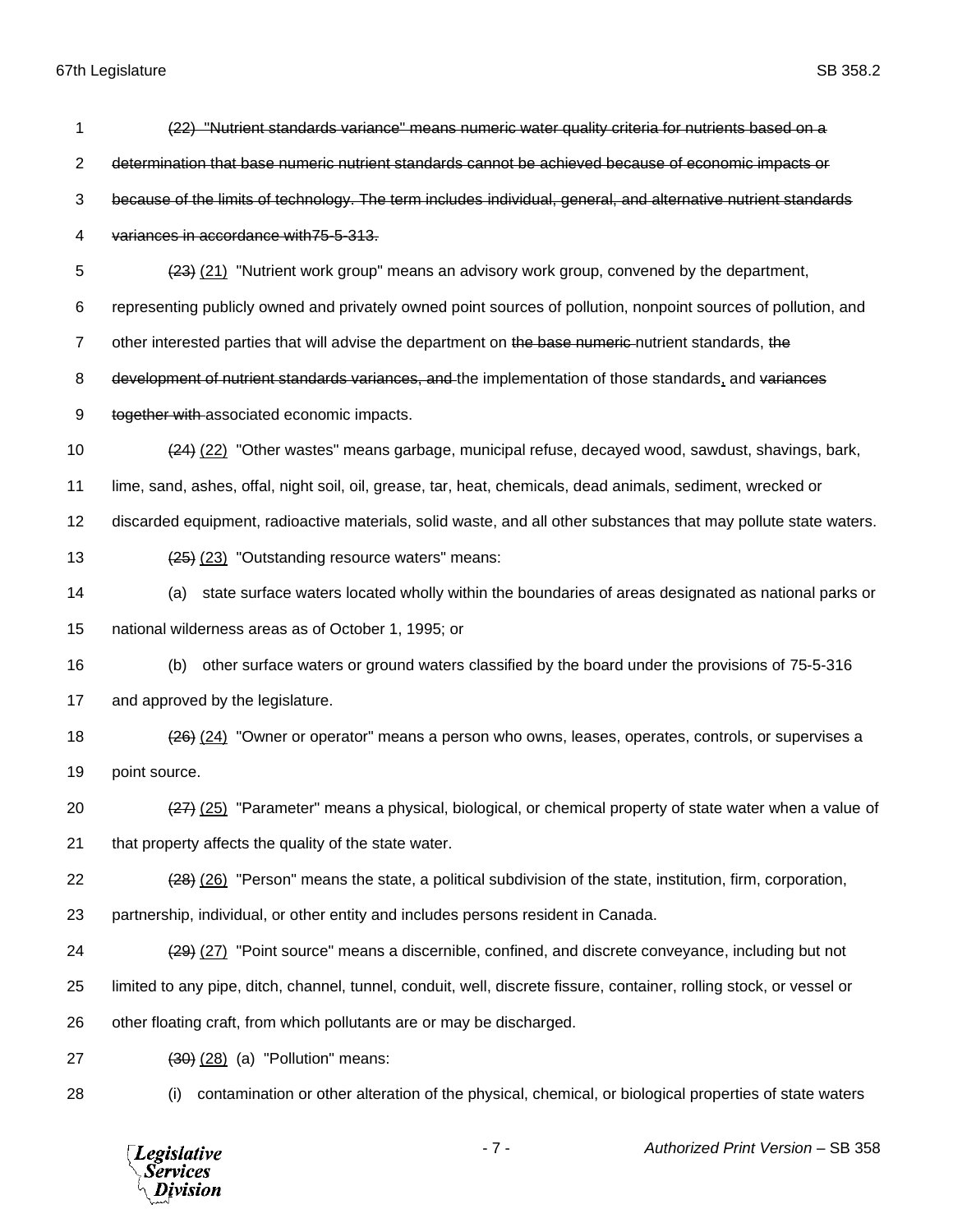that exceeds that permitted by Montana water quality standards, including but not limited to standards relating to change in temperature, taste, color, turbidity, or odor; or (ii) the discharge, seepage, drainage, infiltration, or flow of liquid, gaseous, solid, radioactive, or other substance into state water that will or is likely to create a nuisance or render the waters harmful, detrimental, or injurious to public health, recreation, safety, or welfare, to livestock, or to wild animals, birds, fish, or other wildlife. (b) The term does not include: (i) a discharge, seepage, drainage, infiltration, or flow that is authorized under the pollution discharge permit rules adopted by the board under this chapter; (ii) activities conducted under this chapter that comply with the conditions imposed by the department in short-term authorizations pursuant to 75-5-308; (iii) contamination of ground water within the boundaries of an underground mine using in situ coal gasification and operating in accordance with a permit issued under 82-4-221. 14 (c) Contamination referred to in subsection  $(30)(b)(iii)-(28)(b)(iii)$  does not require a mixing zone. (31) (29) "Sewage" means water-carried waste products from residences, public buildings, institutions, or other buildings, including discharge from human beings or animals, together with ground water infiltration and surface water present. 18 (32) (30) "Sewage system" means a device for collecting or conducting sewage, industrial wastes, or other wastes to an ultimate disposal point. (33) (31) "Standard of performance" means a standard adopted by the board for the control of the discharge of pollutants that reflects the greatest degree of effluent reduction achievable through application of the best available demonstrated control technology, processes, operating methods, or other alternatives, including, when practicable, a standard permitting no discharge of pollutants. (34) (32) (a) "State waters" means a body of water, irrigation system, or drainage system, either surface or underground. (b) The term does not apply to: (i) ponds or lagoons used solely for treating, transporting, or impounding pollutants; or (ii) irrigation waters or land application disposal waters when the waters are used up within the



- 8 - *Authorized Print Version* – SB 358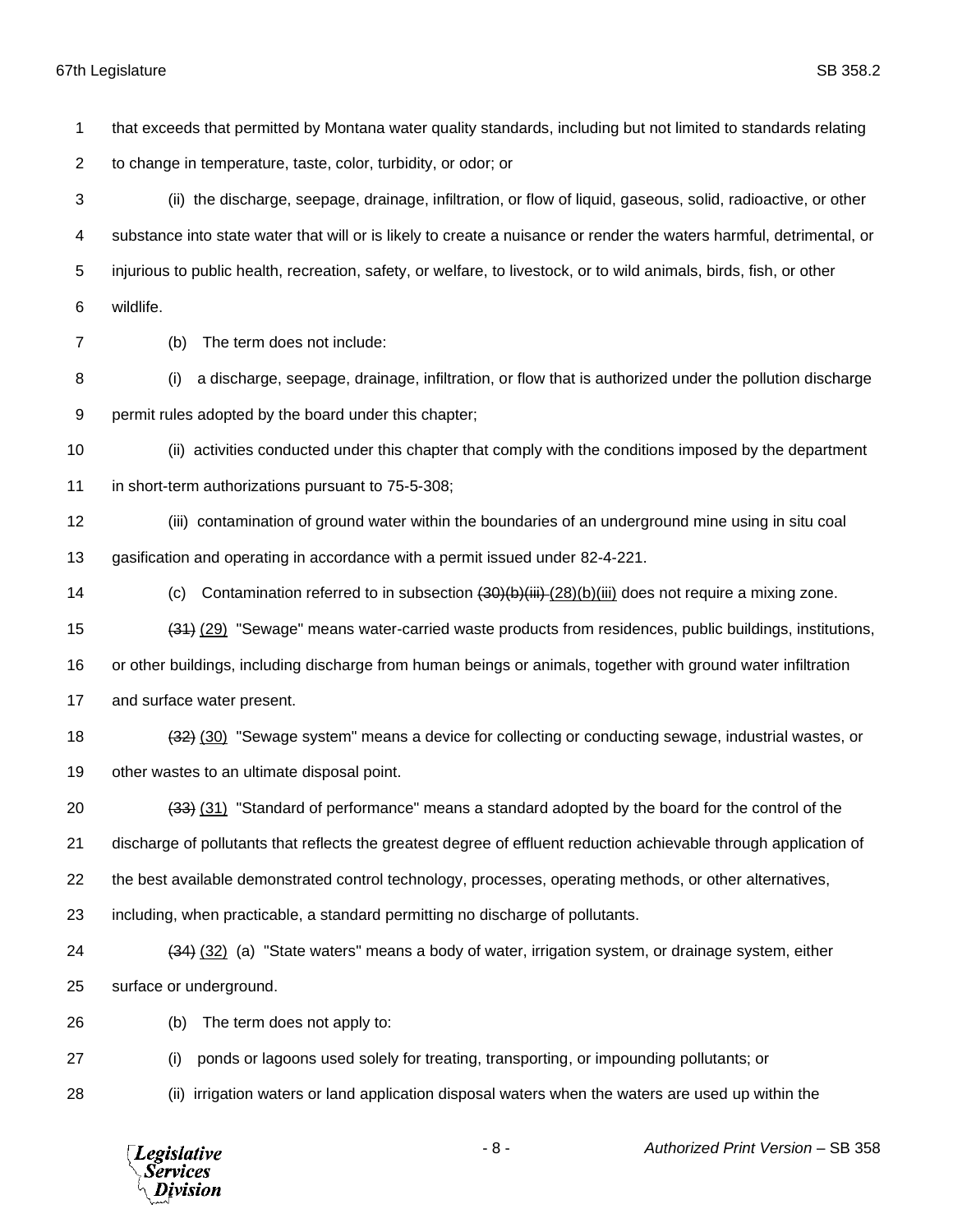irrigation or land application disposal system and the waters are not returned to state waters.

- (35) (33) "Sufficient credible data" means chemical, physical, or biological monitoring data, alone or in combination with narrative information, that supports a finding as to whether a water body is achieving compliance with applicable water quality standards.
- (36) (34) "Threatened water body" means a water body or stream segment for which sufficient credible
- data and calculated increases in loads show that the water body or stream segment is fully supporting its
- designated uses but threatened for a particular designated use because of:
- (a) proposed sources that are not subject to pollution prevention or control actions required by a
- discharge permit, the nondegradation provisions, or reasonable land, soil, and water conservation practices; or
- 
- (b) documented adverse pollution trends.

participate in an advisory capacity as provided in 75-5-704.

- 11 (37) (35) "Total maximum daily load" or "TMDL" means the sum of the individual waste load allocations for point sources and load allocations for both nonpoint sources and natural background sources established at
- a level necessary to achieve compliance with applicable surface water quality standards.
- (38) (36) "Treatment works" means works, including sewage lagoons, installed for treating or holding sewage, industrial wastes, or other wastes.
- 16 (39) (37) "Waste load allocation" means the portion of a receiving water's loading capacity that is 17 allocated to one of its existing or future point sources.
- 18 (40) (38) "Water quality protection practices" means those activities, prohibitions, maintenance
- procedures, or other management practices applied to point and nonpoint sources designed to protect,
- maintain, and improve the quality of state waters. Water quality protection practices include but are not limited
- to treatment requirements, standards of performance, effluent standards, and operating procedures and
- practices to control site runoff, spillage or leaks, sludge or water disposal, or drainage from material storage.
- 23 (44) (39) "Water well" means an excavation that is drilled, cored, bored, washed, driven, dug, jetted, or otherwise constructed and intended for the location, diversion, artificial recharge, or acquisition of ground water. (42) (40) "Watershed advisory group" means a group of individuals who wish to participate in an advisory capacity in revising and reprioritizing the list of water bodies developed under 75-5-702 and in the development of TMDLs under 75-5-703, including those groups or individuals requested by the department to
	- **Legislative** *Services* ivision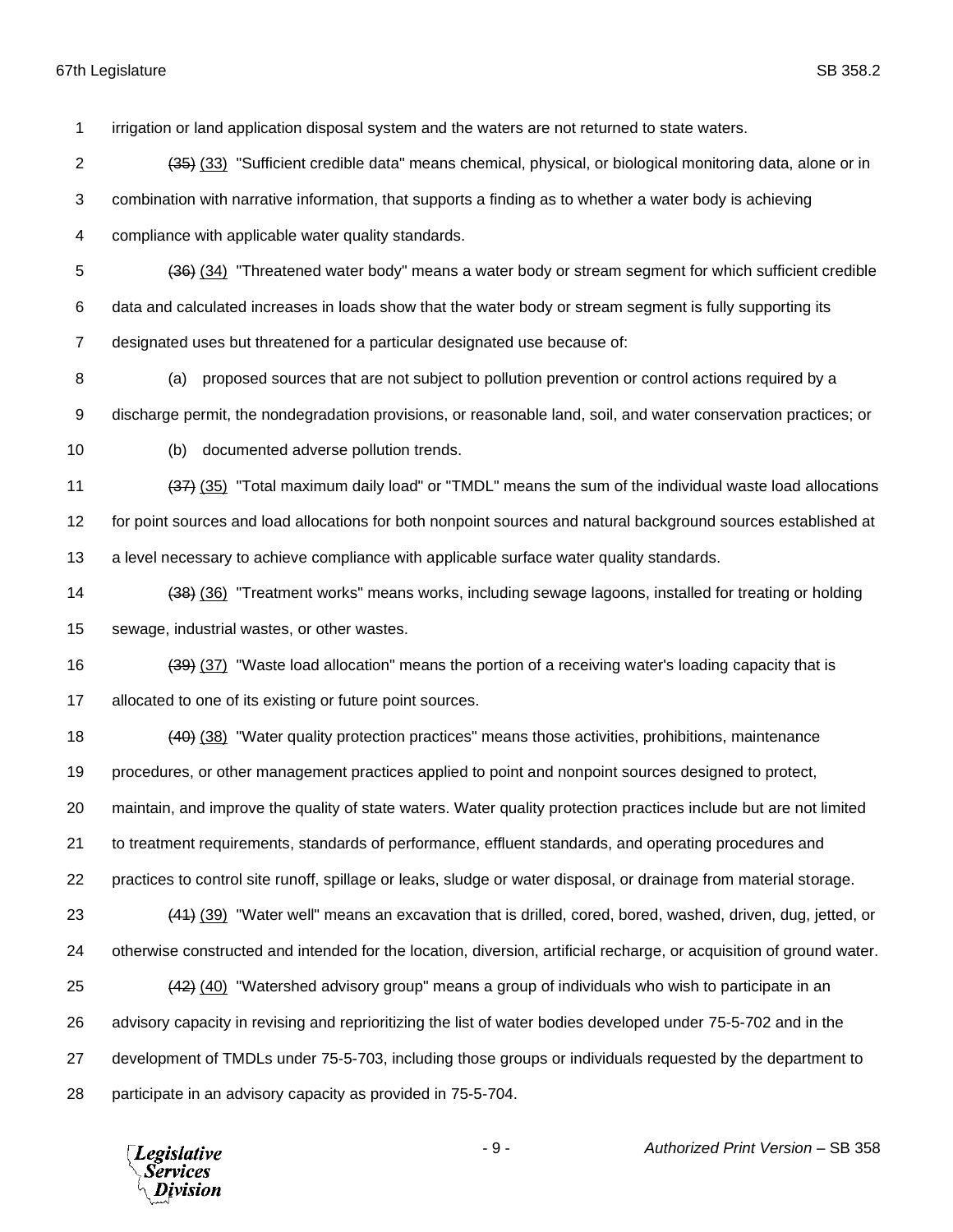| 1  | 75-5-103. (Effective on occurrence of contingency) Definitions. Unless the context requires                    |
|----|----------------------------------------------------------------------------------------------------------------|
| 2  | otherwise, in this chapter, the following definitions apply:                                                   |
| 3  | "Associated supporting infrastructure" means:<br>(1)                                                           |
| 4  | electric transmission and distribution facilities;<br>(a)                                                      |
| 5  | pipeline facilities;<br>(b)                                                                                    |
| 6  | aboveground ponds and reservoirs and underground storage reservoirs;<br>(c)                                    |
| 7  | rail transportation;<br>(d)                                                                                    |
| 8  | aqueducts and diversion dams;<br>(e)                                                                           |
| 9  | devices or equipment associated with the delivery of an energy form or product produced at an<br>(f)           |
| 10 | energy development project; or                                                                                 |
| 11 | other supporting infrastructure, as defined by board rule, that is necessary for an energy<br>(g)              |
| 12 | development project.                                                                                           |
| 13 | $(2)$ (a) "Base numeric nutrient standards" means numeric water quality criteria for nutrients in surface      |
| 14 | water that are adopted to protect the designated uses of a surface water body.                                 |
| 15 | (b) The term does not include numeric water quality standards for nitrate, nitrate plus nitrite, or nitrite    |
| 16 | that are adopted to protect human health.                                                                      |
| 17 | "Board" means the board of environmental review provided for in 2-15-3502.<br>$(3)$ $(2)$                      |
| 18 | "Contamination" means impairment of the quality of state waters by sewage, industrial wastes,<br>$(4)$ $(3)$   |
| 19 | or other wastes, creating a hazard to human health.                                                            |
| 20 | $\frac{4}{5}$ (4) "Council" means the water pollution control advisory council provided for in 2-15-2107.      |
| 21 | (a) "Currently available data" means data that is readily available to the department at the time<br>$(6)$ (5) |
| 22 | a decision is made, including information supporting its previous lists of water bodies that are threatened or |
| 23 | impaired.                                                                                                      |
| 24 | The term does not mean new data to be obtained as a result of department efforts.<br>(b)                       |
| 25 | "Degradation" means a change in water quality that lowers the quality of high-quality waters for<br>$(7)$ (6)  |
| 26 | a parameter. The term does not include those changes in water quality determined to be nonsignificant          |
| 27 | pursuant to 75-5-301(5)(c).                                                                                    |
| 28 | "Department" means the department of environmental quality provided for in 2-15-3501.<br>$(8)$ $(7)$           |

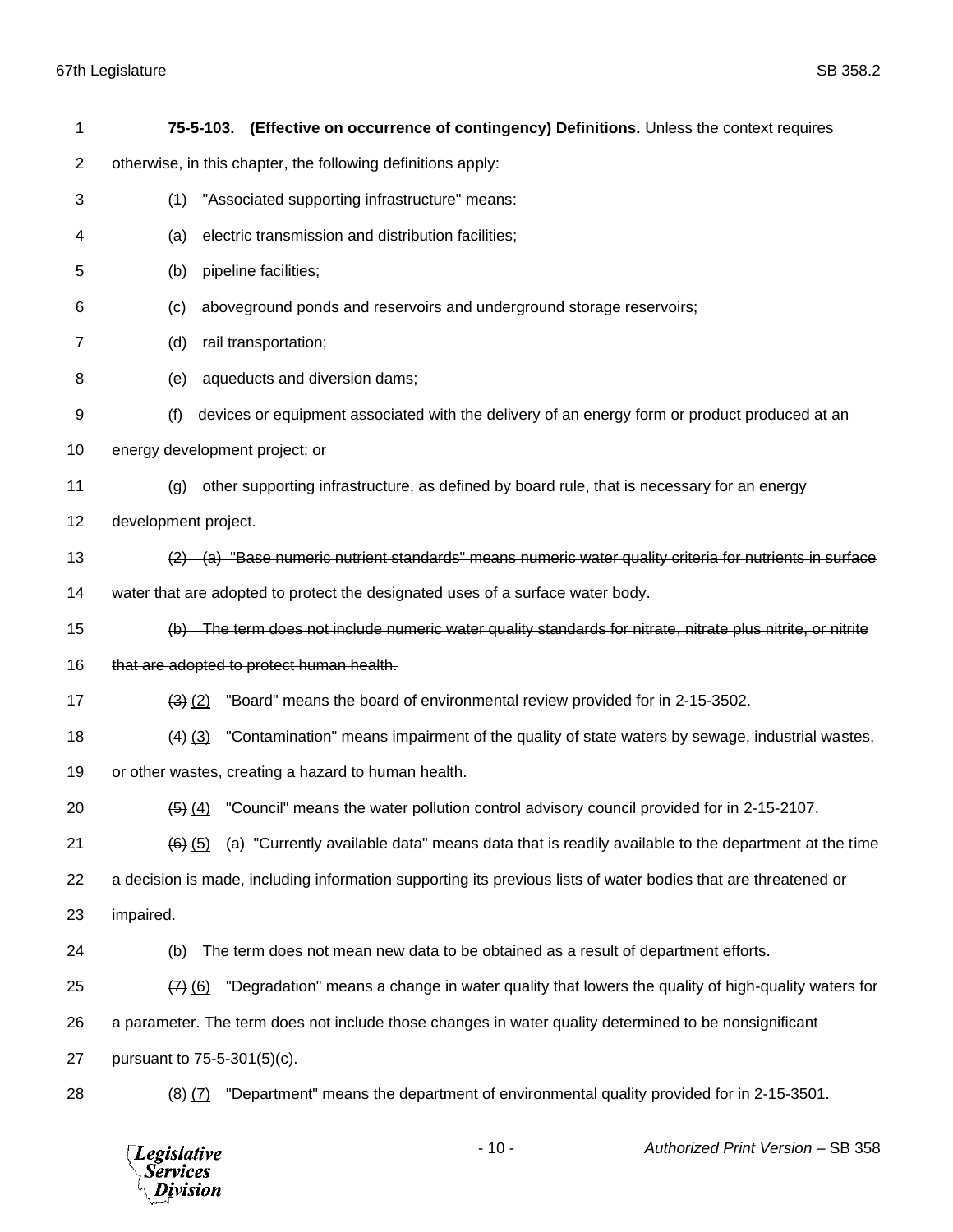| 1              | "Disposal system" means a system for disposing of sewage, industrial, or other wastes and<br>$(9)$ $(8)$        |
|----------------|-----------------------------------------------------------------------------------------------------------------|
| $\overline{2}$ | includes sewage systems and treatment works.                                                                    |
| 3              | (40) (9) "Effluent standard" means a restriction or prohibition on quantities, rates, and concentrations of     |
| 4              | chemical, physical, biological, and other constituents that are discharged into state waters.                   |
| 5              | (44) (10) (a) "Energy development project" means each plant, unit, or other development and                     |
| 6              | associated developments, including any associated supporting infrastructure, designed for or capable of:        |
| $\overline{7}$ | generating electricity;<br>(i)                                                                                  |
| 8              | (ii) producing gas derived from coal;                                                                           |
| 9              | (iii) producing liquid hydrocarbon products;                                                                    |
| 10             | (iv) refining crude oil or natural gas;                                                                         |
| 11             | producing alcohol to be blended for ethanol-blended gasoline and that are eligible for a tax<br>(v)             |
| 12             | incentive pursuant to Title 15, chapter 70, part 5;                                                             |
| 13             | (vi) producing biodiesel and that are eligible for a tax incentive for the production of biodiesel pursuant     |
| 14             | to 15-32-701; or                                                                                                |
| 15             | (vii) transmitting electricity through an electric transmission line with a design capacity of equal to or      |
| 16             | greater than 50 kilovolts.                                                                                      |
| 17             | The term does not include a nuclear facility as defined in 75-20-1202.<br>(b)                                   |
| 18             | (11) "Existing uses" means those uses actually attained in state waters on or after July 1, 1971,               |
| 19             | whether or not those uses are included in the water quality standards.                                          |
| 20             | (13) (12) "High-quality waters" means all state waters, except:                                                 |
| 21             | ground water classified as of January 1, 1995, within the "III" or "IV" classifications established by<br>(a)   |
| 22             | the board's classification rules; and                                                                           |
| 23             | surface waters that:<br>(b)                                                                                     |
| 24             | are not capable of supporting any one of the designated uses for their classification; or<br>(i)                |
| 25             | (ii) have zero flow or surface expression for more than 270 days during most years.                             |
| 26             | (14) (13) "Impaired water body" means a water body or stream segment for which sufficient credible              |
| 27             | data shows that the water body or stream segment is failing to achieve compliance with applicable water quality |
| 28             | standards.                                                                                                      |

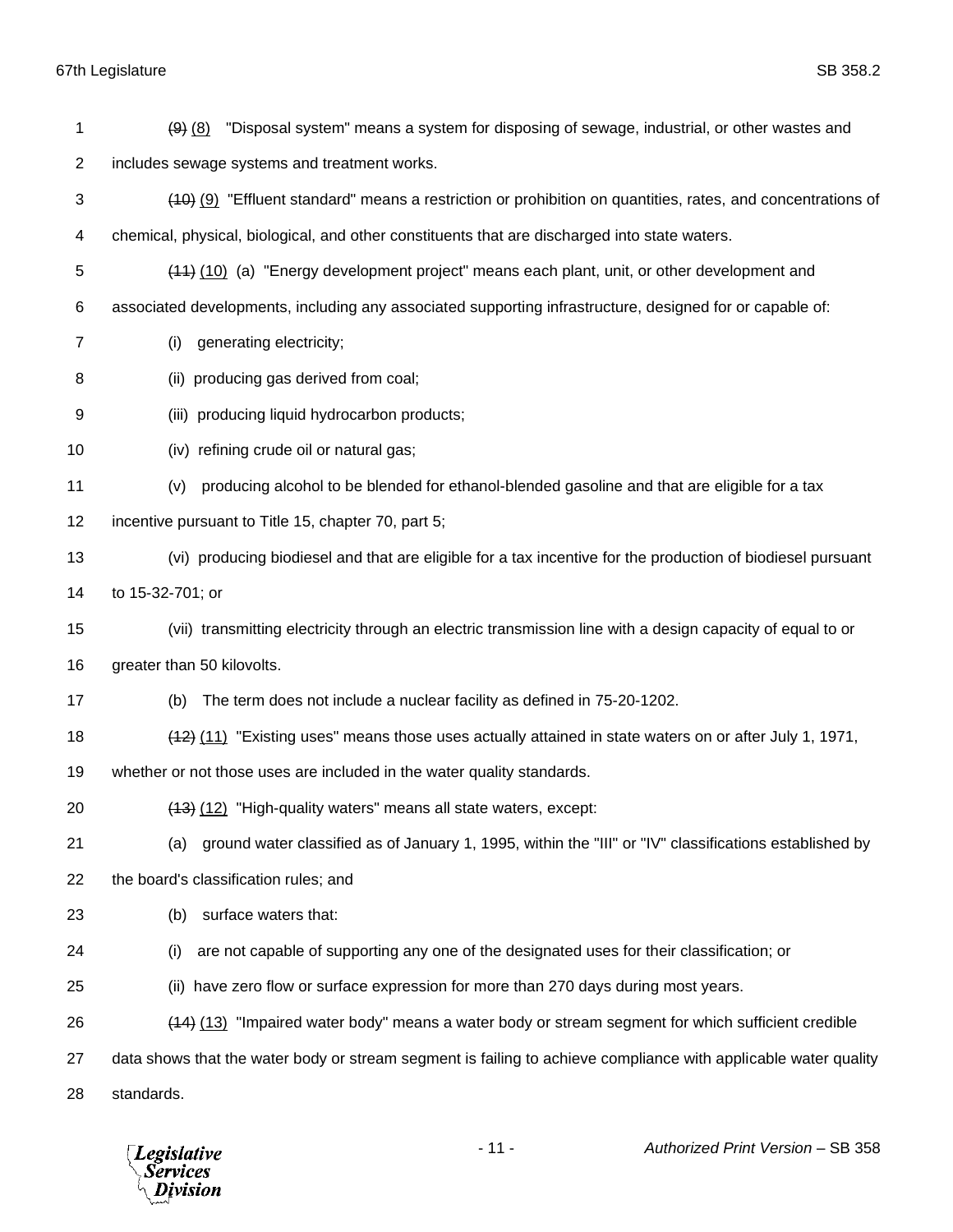(15) (14) "Industrial waste" means a waste substance from the process of business or industry or from the development of any natural resource, together with any sewage that may be present. 3 (16) (15) "Interested person" means a person who has a real property interest, a water right, or an economic interest that is or may be directly and adversely affected by the department's preliminary decision regarding degradation of state waters, pursuant to 75-5-303. The term includes a person who has requested authorization to degrade high-quality waters. (17) (16) "Load allocation" means the portion of a receiving water's loading capacity that is allocated to one of its existing or future nonpoint sources or to natural background sources. (18) (17) "Loading capacity" means the mass of a pollutant that a water body can assimilate without a violation of water quality standards. For pollutants that cannot be measured in terms of mass, it means the maximum change that can occur from the best practicable condition in a surface water without causing a violation of the surface water quality standards. (19) (18) "Local department of health" means the staff, including health officers, employed by a county, city, city-county, or district board of health. (20) (19) "Metal parameters" includes but is not limited to aluminum, antimony, arsenic, beryllium, barium, cadmium, chromium, copper, fluoride, iron, lead, manganese, mercury, nickel, selenium, silver, thallium, and zinc. 18 (21) (20) "Mixing zone" means an area established in a permit or final decision on nondegradation issued by the department where water quality standards may be exceeded, subject to conditions that are imposed by the department and that are consistent with the rules adopted by the board. (22) "Nutrient standards variance" means numeric water quality criteria for nutrients based on a determination that base numeric nutrient standards cannot be achieved because of economic impacts or because of the limits of technology. The term includes individual, general, and alternative nutrient standards variances in accordance with75-5-313. (23) (21) "Nutrient work group" means an advisory work group, convened by the department, representing publicly owned and privately owned point sources of pollution, nonpoint sources of pollution, and 27 other interested parties that will advise the department on the base numeric nutrient standards, the

28 development of nutrient standards variances, and the implementation of those standards, and variances

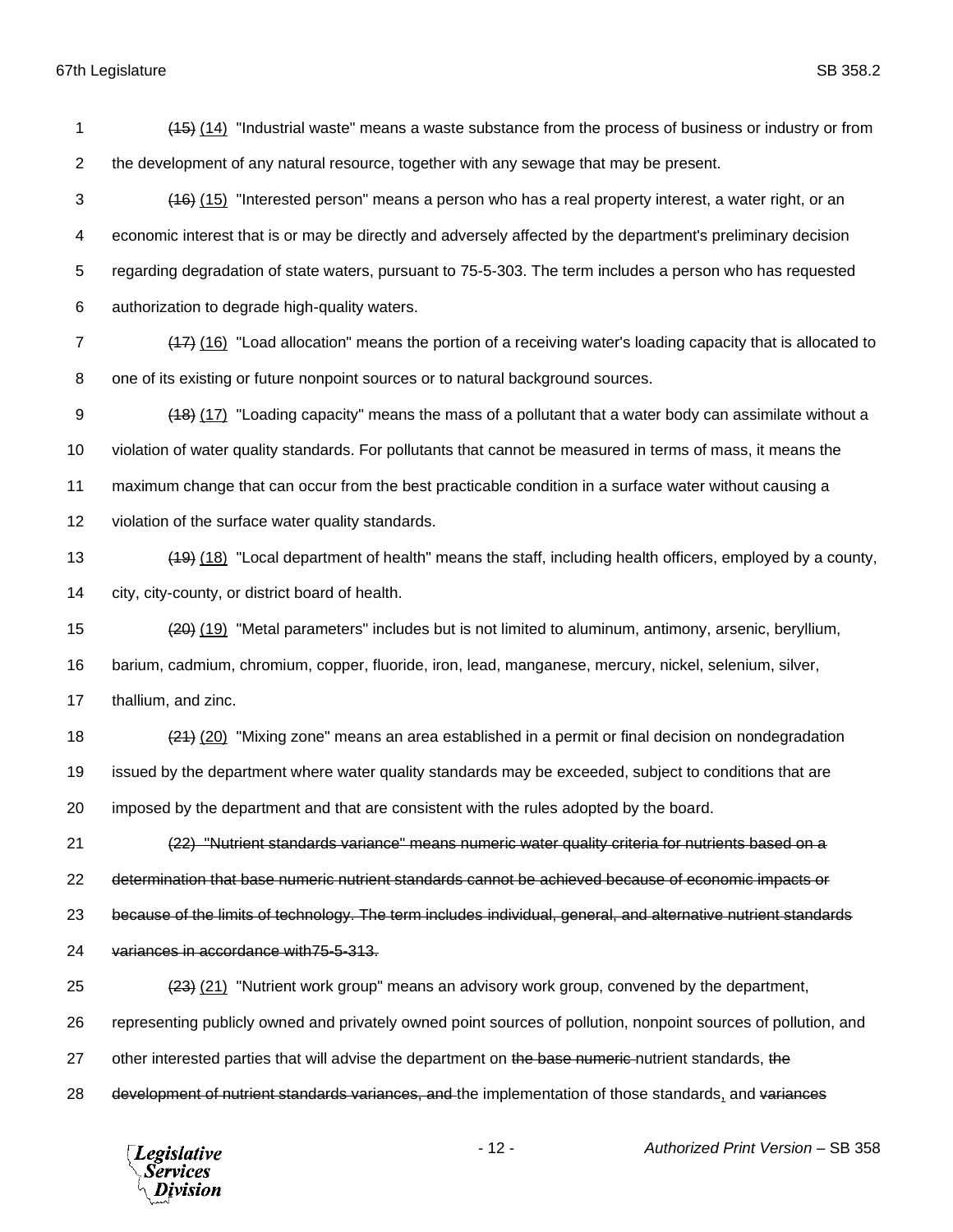1 together with associated economic impacts. (24) (22) "Other wastes" means garbage, municipal refuse, decayed wood, sawdust, shavings, bark, lime, sand, ashes, offal, night soil, oil, grease, tar, heat, chemicals, dead animals, sediment, wrecked or discarded equipment, radioactive materials, solid waste, and all other substances that may pollute state waters. (25) (23) "Outstanding resource waters" means: (a) state surface waters located wholly within the boundaries of areas designated as national parks or national wilderness areas as of October 1, 1995; or (b) other surface waters or ground waters classified by the board under the provisions of 75-5-316 and approved by the legislature. (26) (24) "Owner or operator" means a person who owns, leases, operates, controls, or supervises a point source. 12 (27) (25) "Parameter" means a physical, biological, or chemical property of state water when a value of 13 that property affects the quality of the state water. (28) (26) "Person" means the state, a political subdivision of the state, institution, firm, corporation, partnership, individual, or other entity and includes persons resident in Canada. (29) (27) "Point source" means a discernible, confined, and discrete conveyance, including but not limited to any pipe, ditch, channel, tunnel, conduit, well, discrete fissure, container, rolling stock, or vessel or other floating craft, from which pollutants are or may be discharged. (30) (28) (a) "Pollution" means: (i) contamination or other alteration of the physical, chemical, or biological properties of state waters that exceeds that permitted by Montana water quality standards, including but not limited to standards relating to change in temperature, taste, color, turbidity, or odor; or (ii) the discharge, seepage, drainage, infiltration, or flow of liquid, gaseous, solid, radioactive, or other substance into state water that will or is likely to create a nuisance or render the waters harmful, detrimental, or injurious to public health, recreation, safety, or welfare, to livestock, or to wild animals, birds, fish, or other wildlife. (b) The term does not include: (i) a discharge, seepage, drainage, infiltration, or flow that is authorized under the pollution discharge

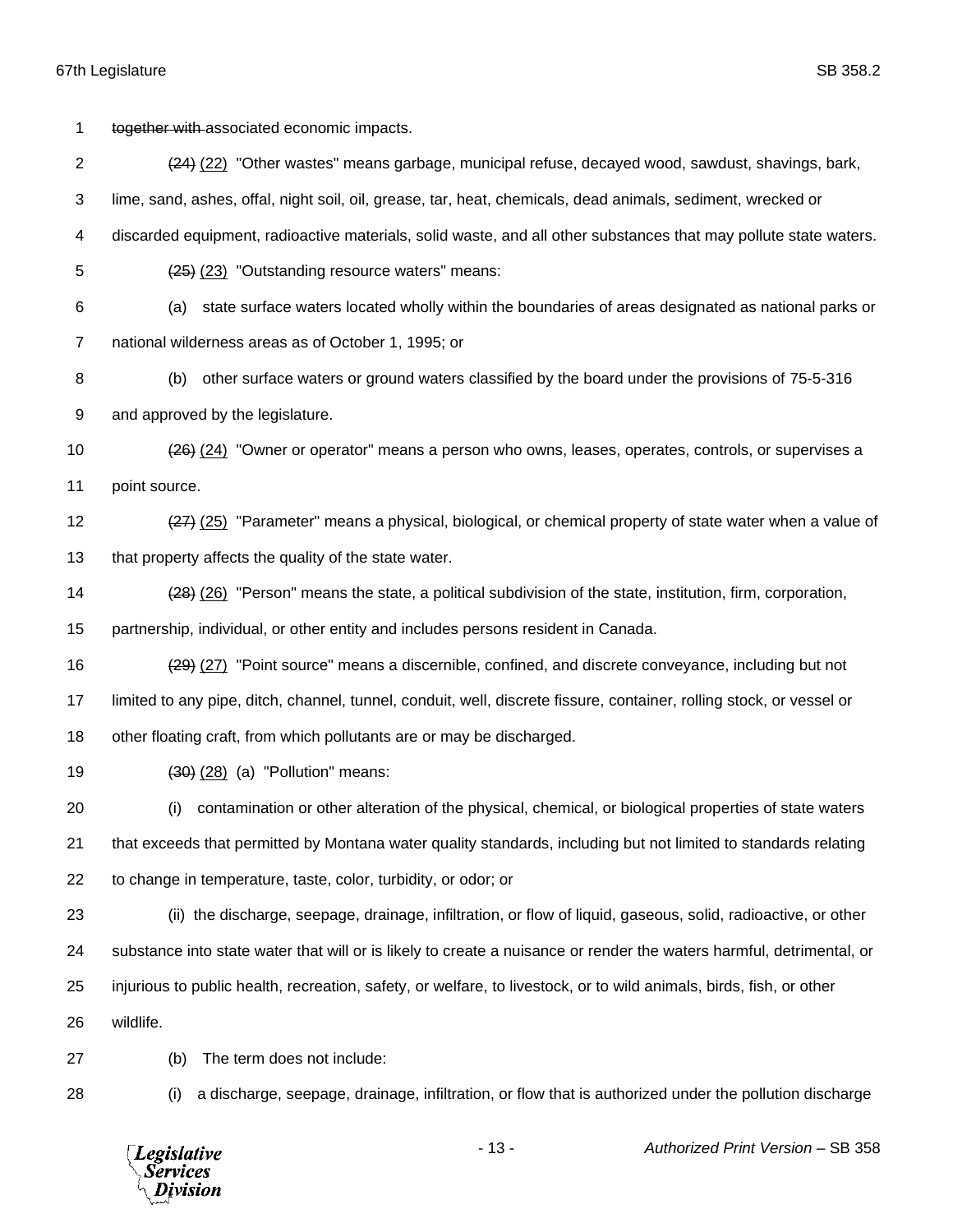permit rules adopted by the board under this chapter;

 (ii) activities conducted under this chapter that comply with the conditions imposed by the department in short-term authorizations pursuant to 75-5-308;

 (iii) contamination of ground water within the boundaries of a geologic storage reservoir, as defined in 82-11-101, by a carbon dioxide injection well in accordance with a permit issued pursuant to Title 82, chapter 11, part 1;

 (iv) contamination of ground water within the boundaries of an underground mine using in situ coal gasification and operating in accordance with a permit issued under 82-4-221;

9 (c) Contamination referred to in subsections  $\left(30\right)\left(b\right)\left(iii\right)$  and  $\left(30\right)\left(b\right)\left(iii\right)$  and  $\left(28\right)\left(b\right)\left(iv\right)$  does not require a mixing zone.

 (31) (29) "Sewage" means water-carried waste products from residences, public buildings, institutions, or other buildings, including discharge from human beings or animals, together with ground water infiltration and surface water present.

14 (32) (30) "Sewage system" means a device for collecting or conducting sewage, industrial wastes, or other wastes to an ultimate disposal point.

(33) (31) "Standard of performance" means a standard adopted by the board for the control of the

discharge of pollutants that reflects the greatest degree of effluent reduction achievable through application of

the best available demonstrated control technology, processes, operating methods, or other alternatives,

including, when practicable, a standard permitting no discharge of pollutants.

 (34) (32) (a) "State waters" means a body of water, irrigation system, or drainage system, either surface or underground.

(b) The term does not apply to:

(i) ponds or lagoons used solely for treating, transporting, or impounding pollutants; or

(ii) irrigation waters or land application disposal waters when the waters are used up within the

irrigation or land application disposal system and the waters are not returned to state waters.

(35) (33) "Sufficient credible data" means chemical, physical, or biological monitoring data, alone or in

combination with narrative information, that supports a finding as to whether a water body is achieving

compliance with applicable water quality standards.

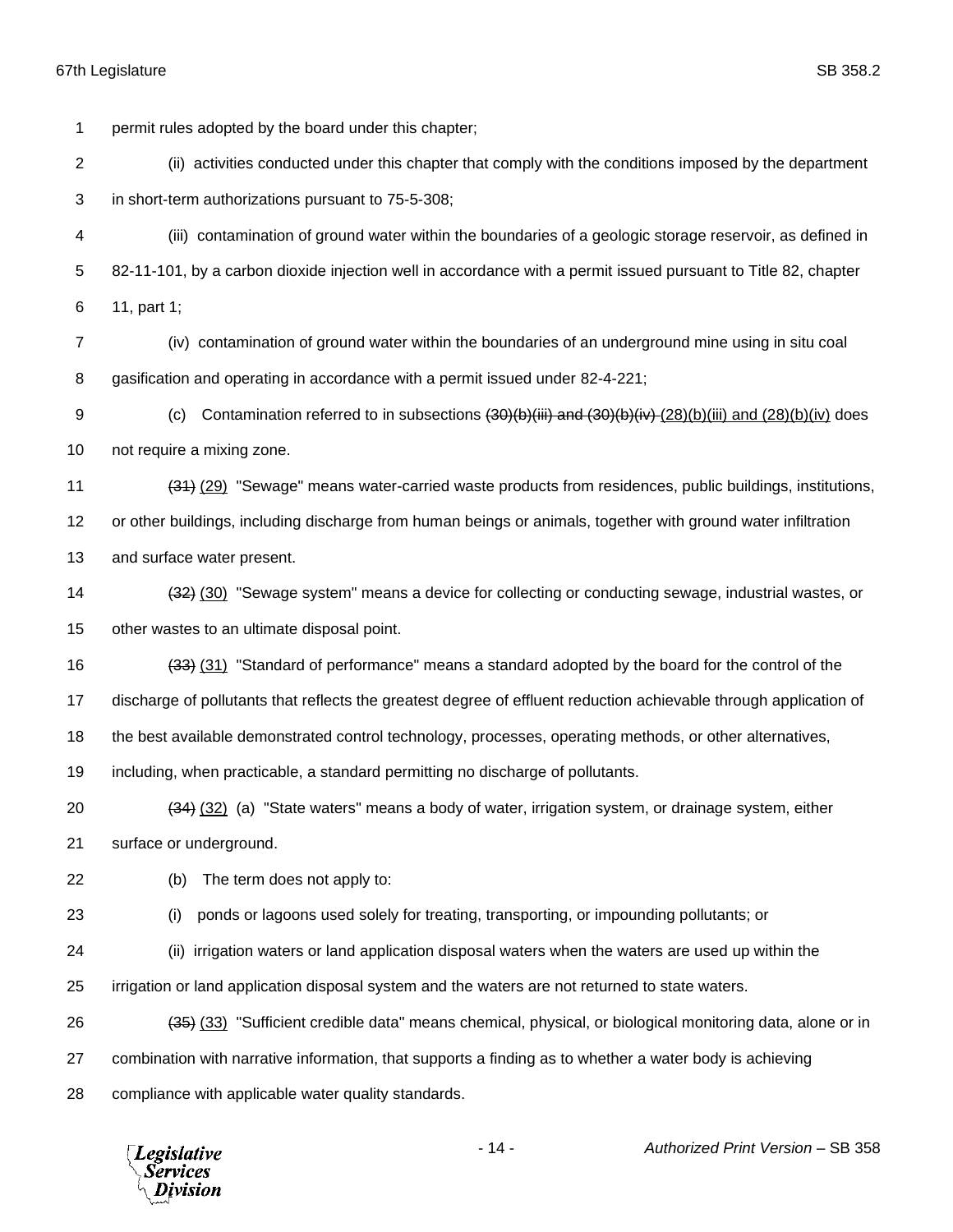1 (36) (34) "Threatened water body" means a water body or stream segment for which sufficient credible 2 data and calculated increases in loads show that the water body or stream segment is fully supporting its designated uses but threatened for a particular designated use because of: (a) proposed sources that are not subject to pollution prevention or control actions required by a discharge permit, the nondegradation provisions, or reasonable land, soil, and water conservation practices; or (b) documented adverse pollution trends. (37) (35) "Total maximum daily load" or "TMDL" means the sum of the individual waste load allocations for point sources and load allocations for both nonpoint sources and natural background sources established at a level necessary to achieve compliance with applicable surface water quality standards. (38) (36) "Treatment works" means works, including sewage lagoons, installed for treating or holding sewage, industrial wastes, or other wastes. 12 (39) (37) "Waste load allocation" means the portion of a receiving water's loading capacity that is 13 allocated to one of its existing or future point sources. (40) (38) "Water quality protection practices" means those activities, prohibitions, maintenance procedures, or other management practices applied to point and nonpoint sources designed to protect, maintain, and improve the quality of state waters. Water quality protection practices include but are not limited to treatment requirements, standards of performance, effluent standards, and operating procedures and practices to control site runoff, spillage or leaks, sludge or water disposal, or drainage from material storage. (41) (39) "Water well" means an excavation that is drilled, cored, bored, washed, driven, dug, jetted, or otherwise constructed and intended for the location, diversion, artificial recharge, or acquisition of ground water. 21 (42) (40) "Watershed advisory group" means a group of individuals who wish to participate in an advisory capacity in revising and reprioritizing the list of water bodies developed under 75-5-702 and in the development of TMDLs under 75-5-703, including those groups or individuals requested by the department to participate in an advisory capacity as provided in 75-5-704." **Section 6.** Section 75-5-105, MCA, is amended to read: "**75-5-105. Confidentiality of records.** Except as provided in 80-15-108, any information concerning

sources of pollution that is furnished to the board or department or that is obtained by either of them is a matter

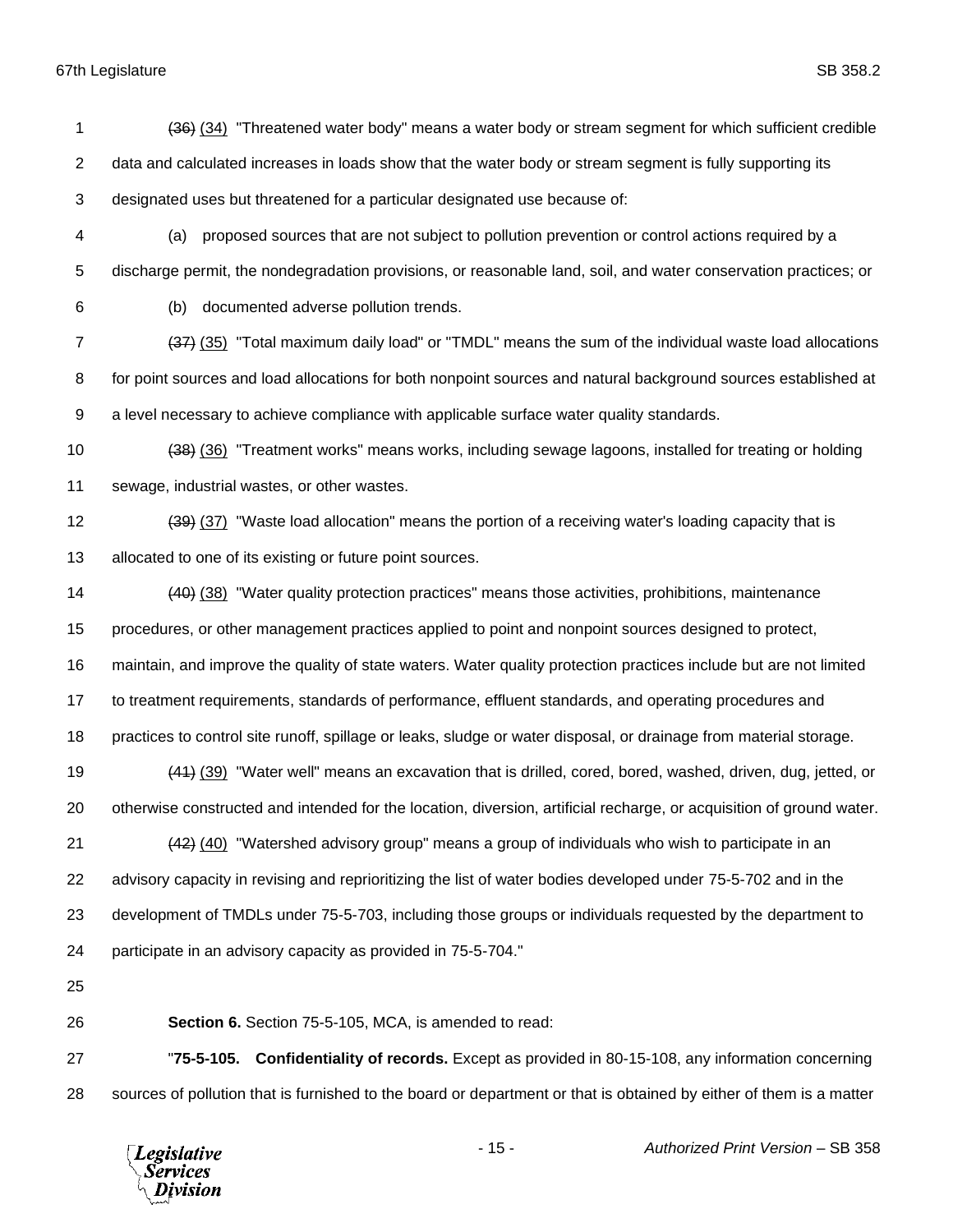of public record and open to public use. However, any information unique to the owner or operator of a source of pollution that would, if disclosed, reveal methods or processes entitled to protection as trade secrets must be maintained as confidential if so determined by a court of competent jurisdiction. The owner or operator shall file a declaratory judgment action to establish the existence of a trade secret if the owner or operator wishes the information to remain confidential. The department must be served in the action and may intervene as a party. Any information not intended to be public when submitted to the board or department must be submitted in 7 writing and clearly marked as confidential. Except as provided in 75-5-314, the The data describing physical and chemical characteristics of a waste discharged to state waters may not be considered confidential. The board may use any information in compiling or publishing analyses or summaries relating to water pollution if 10 the analyses or summaries do not identify any owner or operator of a source of pollution or reveal any information that is otherwise made confidential by this section." **Section 7.** Section 75-5-301, MCA, is amended to read: "**75-5-301. Classification and standards for state waters.** Consistent with the provisions of 80-15- 201 and this chapter, the board shall: (1) establish the classification of all state waters in accordance with their present and future most beneficial uses, creating an appropriate classification for streams that, due to sporadic flow, do not support an aquatic ecosystem that includes salmonid or nonsalmonid fish; (2) formulate and adopt standards of water quality, giving consideration to the economics of waste treatment and prevention. When rules are adopted regarding temporary standards, they must conform with the requirements of 75-5-312. Standards adopted by the board must meet the following requirements: (a) for carcinogens, the water quality standard for protection of human health must be the value 23 associated with an excess lifetime cancer risk level, assuming continuous lifetime exposure, not to exceed 1 x 24 a 10-<sup>3</sup> in the case of arsenic and 1 x 10-<sup>5</sup> for other carcinogens. However, if a standard established at a risk level 25 of 1 x 10-<sup>3</sup> for arsenic or 1 x 10-<sup>5</sup> for other carcinogens violates the maximum contaminant level obtained from 26 40 CFR, part 141, then the maximum contaminant level must be adopted as the standard for that carcinogen. (b) standards for the protection of aquatic life do not apply to ground water. (c) nutrient water quality standards, whether numeric or narrative, apply only:

**Legislative Services** Division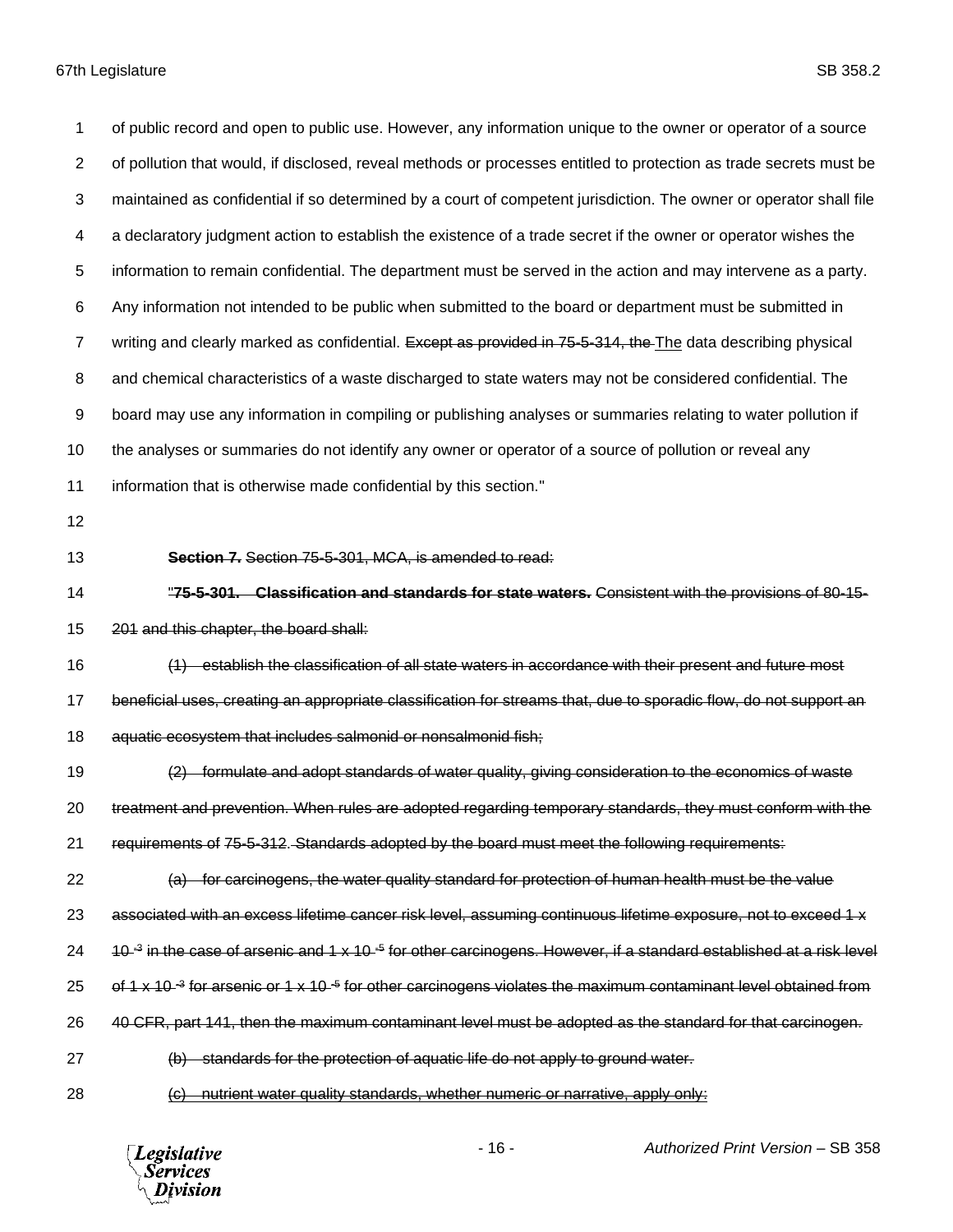| 1  | to streams, except for ephemeral streams, with algae levels greater than a monthly average of 150                    |
|----|----------------------------------------------------------------------------------------------------------------------|
| 2  | milligrams of chlorophyll-a per square meter based on field values, or a calibrated water quality model if field     |
| 3  | values are unavailable; and                                                                                          |
| 4  | (ii) between July 1 and September 30 of each calendar year.                                                          |
| 5  | (3) review, from time to time at intervals of not more than 3 years and, to the extent permitted by this             |
| 6  | chapter, revise established classifications of waters and adopted standards of water quality;                        |
| 7  | adopt rules governing the granting of mixing zones, requiring that mixing zones granted by the                       |
| 8  | department be specifically identified and requiring that mixing zones have:                                          |
| 9  | (a) the smallest practicable size;                                                                                   |
| 10 | -a minimum practicable effect on water uses; and<br>$\Theta$                                                         |
| 11 | definable boundaries;<br>$\left(\Theta\right)$                                                                       |
| 12 | adopt rules implementing the nondegradation policy established in 75-5-303, including but not<br>(5)                 |
| 13 | limited to rules that:                                                                                               |
| 14 | provide a procedure for department review and authorization of degradation;                                          |
| 15 | establish criteria for the following:<br>(b)                                                                         |
| 16 | determining important economic or social development; and                                                            |
| 17 | weighing the social and economic importance to the public of allowing the proposed project against<br>(ii)           |
| 18 | the cost to society associated with a loss of water quality;                                                         |
| 19 | establish criteria for determining whether a proposed activity or class of activities, in addition to                |
| 20 | those activities identified in 75-5-317, will result in nonsignificant changes in water quality for any parameter in |
| 21 | order that those activities are not required to undergo review under 75-5-303 (3). These criteria must be            |
| 22 | established in a manner that generally:                                                                              |
| 23 | (i) equates significance with the potential for harm to human health, a beneficial use, or the                       |
| 24 | environment;                                                                                                         |
| 25 | (ii) considers both the quantity and the strength of the pollutant;                                                  |
| 26 | (iii) considers the length of time the degradation will occur;                                                       |
| 27 | (iv) considers the character of the pollutant so that greater significance is associated with carcinogens            |
| 28 | and toxins that bioaccumulate or biomagnify and lesser significance is associated with substances that are less      |

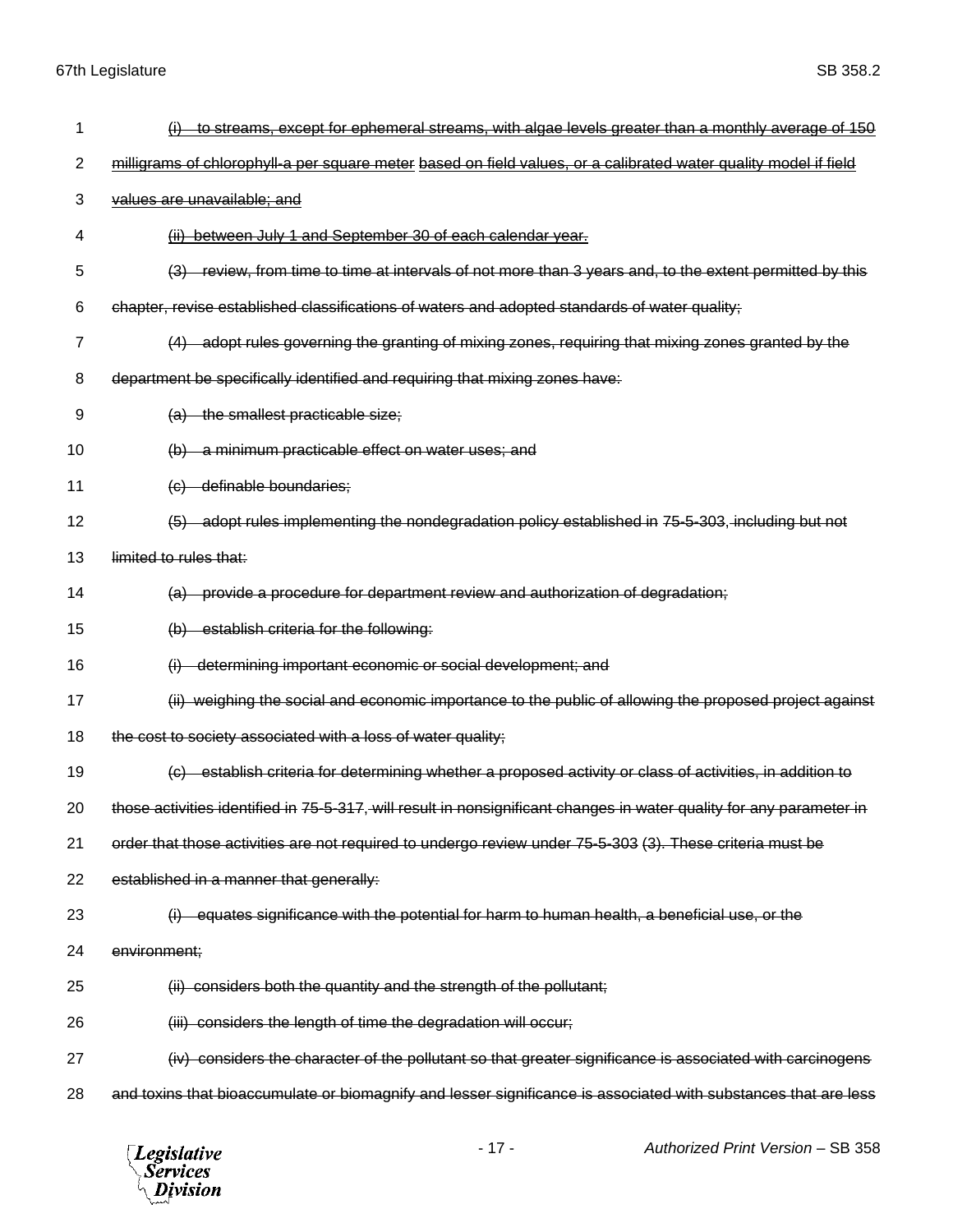| 1              | harmful or less persistent.                                                                                         |
|----------------|---------------------------------------------------------------------------------------------------------------------|
| $\overline{2}$ | (d) provide that changes of nitrate as nitrogen in ground water are nonsignificant if the discharge will            |
| 3              | not cause degradation of surface water and the predicted concentration of nitrate as nitrogen at the boundary of    |
| 4              | the ground water mixing zone does not exceed:                                                                       |
| 5              | $(i)$ 7.5 milligrams per liter from sources other than sewage;                                                      |
| 6              | (ii) 5.0 milligrams per liter from sewage discharged from a system that does not use level two                      |
| 7              | treatment in an area where the ground water nitrate as nitrogen is 5.0 milligrams per liter or less;                |
| 8              | (iii) 7.5 milligrams per liter from sewage discharged from a system using level two treatment, which                |
| 9              | must be defined in the rules; or                                                                                    |
| 10             | (iv) 7.5 milligrams per liter from sewage discharged from a system in areas where the ground water                  |
| 11             | nitrate as nitrogen level exceeds 5.0 milligrams per liter primarily from sources other than human waste.           |
| 12             | (6) to the extent practicable, ensure that the rules adopted under subsection (5) establish objective               |
| 13             | and quantifiable criteria for various parameters. These criteria must, to the extent practicable, constitute        |
| 14             | guidelines for granting or denying applications for authorization to degrade high-quality waters under the policy   |
| 15             | established in 75-5-303 (2) and (3).                                                                                |
| 16             | (7) adopt rules to implement this section."                                                                         |
| 17             |                                                                                                                     |
| 18             | Section 7. Section 75-5-317, MCA, is amended to read:                                                               |
| 19             | Nonsignificant activities. (1) The categories or classes of activities identified in<br>$"75-5-317.$                |
| 20             | subsection (2) cause changes in water quality that are nonsignificant because of their low potential for harm to    |
| 21             | human health or the environment and their conformance with the guidance found in 75-5-301(5)(c).                    |
| 22             | The following categories or classes of activities are not subject to the provisions of 75-5-303:<br>(2)             |
| 23             | existing activities that are nonpoint sources of pollution as of April 29, 1993;<br>(a)                             |
| 24             | activities that are nonpoint sources of pollution initiated after April 29, 1993, when reasonable<br>(b)            |
| 25             | land, soil, and water conservation practices are applied and existing and anticipated beneficial uses will be fully |
| 26             | protected;                                                                                                          |
| 27             | use of agricultural chemicals in accordance with a specific agricultural chemical ground water<br>(c)               |
| 28             | management plan promulgated under 80-15-212, if applicable, or in accordance with an environmental                  |
|                |                                                                                                                     |

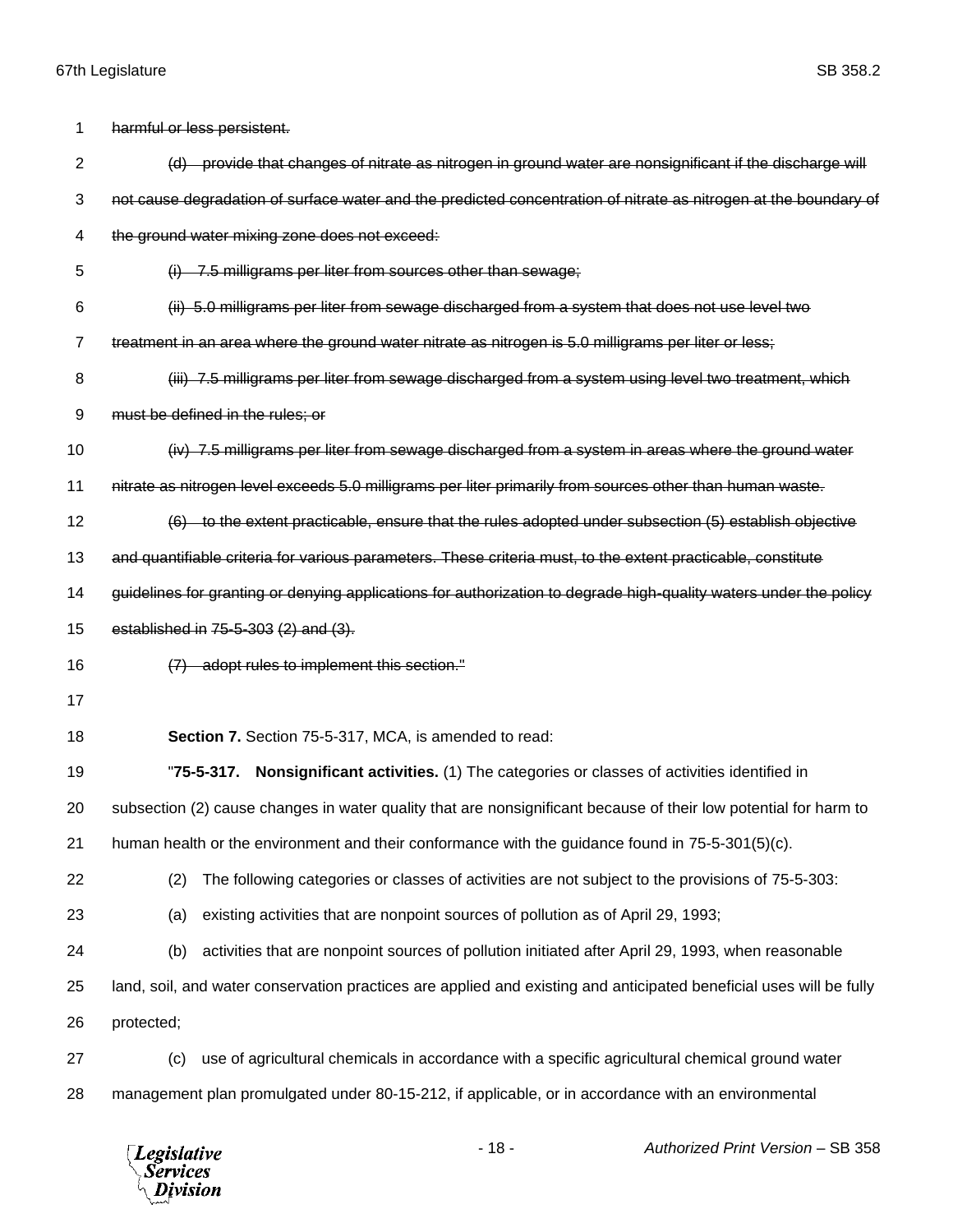protection agency-approved label and when existing and anticipated uses will be fully protected;

- (d) changes in existing water quality resulting from an emergency or remedial activity that is designed to protect public health or the environment and is approved, authorized, or required by the department;
- (e) changes in existing ground water quality resulting from treatment of a public water supply system, as defined in 75-6-102, or a public sewage system, as defined in 75-6-102, by chlorination or other similar means that is designed to protect the public health or the environment and that is approved, authorized, or required by the department;
- (f) the use of drilling fluids, sealants, additives, disinfectants, and rehabilitation chemicals in water well or monitoring well drilling, development, or abandonment, if used according to department-approved water quality protection practices and if no discharge to surface water will occur;
- (g) short-term changes in existing water quality resulting from activities authorized by the department pursuant to 75-5-308;
- (h) land application of animal waste, domestic septage, or waste from public sewage treatment systems containing nutrients when the wastes are applied to the land in a beneficial manner, application rates are based on agronomic uptake of applied nutrients, and other parameters will not cause degradation;
- (i) use of gray water, as defined in 75-5-325, from nonpublic gray water reuse systems for irrigation during the growing season in accordance with gray water reuse rules adopted pursuant to 75-5-305;
- (j) incidental leakage of water from a public water supply system, as defined in 75-6-102, or from a public sewage system, as defined in 75-6-102, utilizing best practicable control technology designed and constructed in accordance with Title 75, chapter 6;
- (k) discharges of water to ground water from water well or monitoring well tests, hydrostatic pressure and leakage tests, or wastewater from the disinfection or flushing of water mains and storage reservoirs,
- conducted in accordance with department-approved water quality protection practices;
- (l) oil and gas drilling, production, abandonment, plugging, and restoration activities that do not result in discharges to surface water and that are performed in accordance with Title 82, chapter 10, or Title 82, chapter 11;
- (m) short-term changes in existing water quality resulting from ordinary and everyday activities of humans or domesticated animals, including but not limited to:

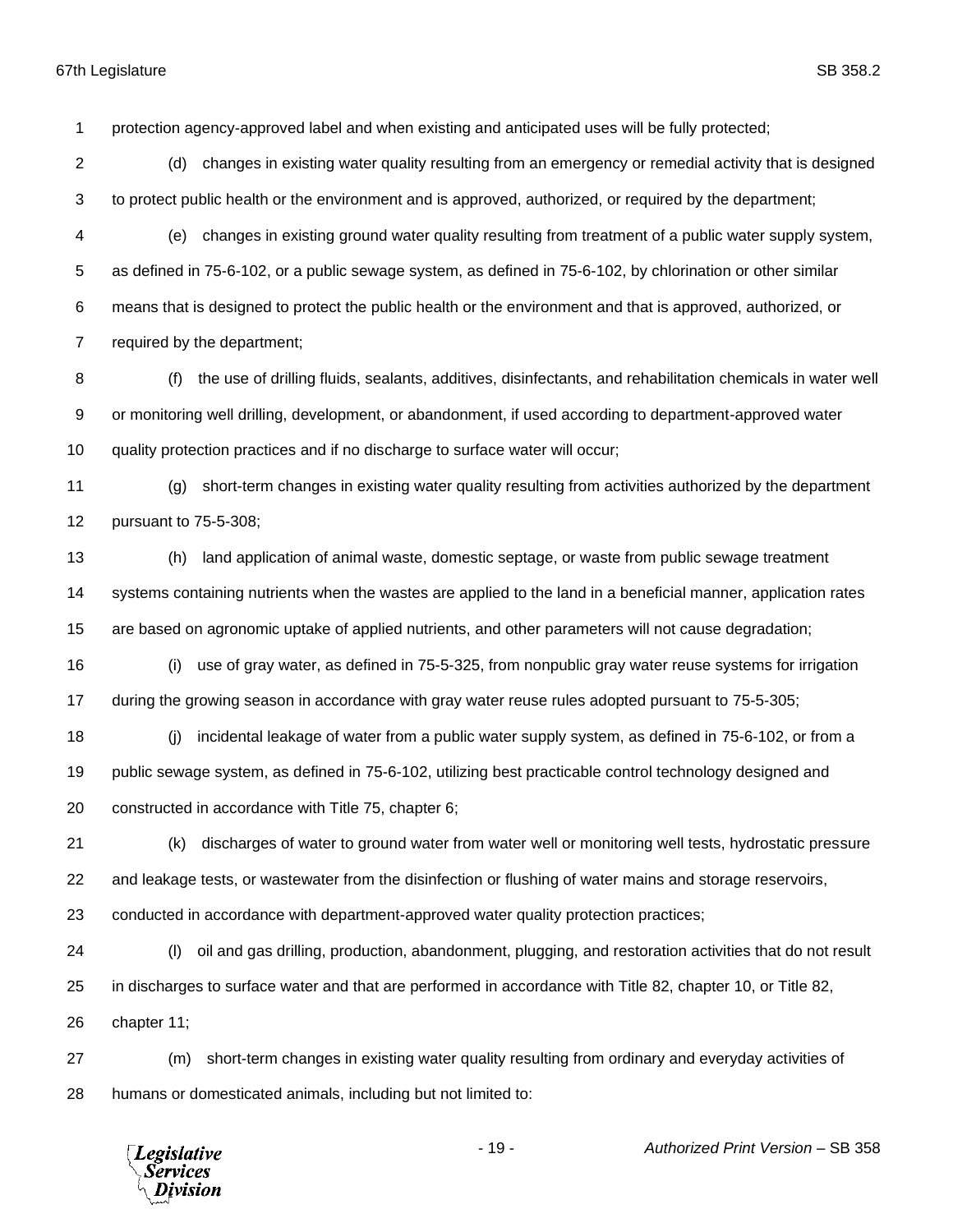(i) such recreational activities as boating, hiking, hunting, fishing, wading, swimming, and camping; (ii) fording of streams or other bodies of water by vehicular or other means; and (iii) drinking from or fording of streams or other bodies of water by livestock and other domesticated animals; (n) coal and uranium prospecting that does not result in a discharge to surface water, that does not involve a test pit located in surface water or that may affect surface water, and that is performed in accordance with Title 82, chapter 4; (o) solid waste management systems, motor vehicle wrecking facilities, and county motor vehicle graveyards licensed and operating in accordance with Title 75, chapter 10, part 2, or Title 75, chapter 10, part 5; (p) hazardous waste management facilities permitted and operated in accordance with Title 75, chapter 10, part 4; (q) metallic and nonmetallic mineral exploration that does not result in a discharge to surface water and that is permitted under and performed in accordance with Title 82, chapter 4, parts 3 and 4; (r) stream-related construction projects or stream enhancement projects that result in temporary changes to water quality but do not result in long-term detrimental effects and that have been authorized pursuant to 75-5-318; (s) diversions or withdrawals of water established and recognized under Title 85, chapter 2; (t) the maintenance, repair, or replacement of dams, diversions, weirs, or other constructed works that are related to existing water rights and that are within wilderness areas so long as existing and anticipated beneficial uses are protected and as long as the changes in existing water quality relative to the project are 22 short term; and (U) DISCHARGES OF TOTAL PHOSPHORUS OR TOTAL NITROGEN THAT DO NOT: (I) CREATE CONDITIONS THAT ARE TOXIC OR HARMFUL TO HUMAN, ANIMAL, PLANT, AND AQUATIC LIFE; (II) CREATE CONDITIONS THAT PRODUCE UNDESIRABLE AQUATIC LIFE; OR 26 (III) CAUSE MEASURABLE CHANGES IN AQUATIC LIFE; AND (u)(V) discharges that, after full mixing with the minimum 14-day average streamflow that occurs once every 5 years, result in algae levels less than or equal to a monthly average of 150 milligrams of chlorophyll-a

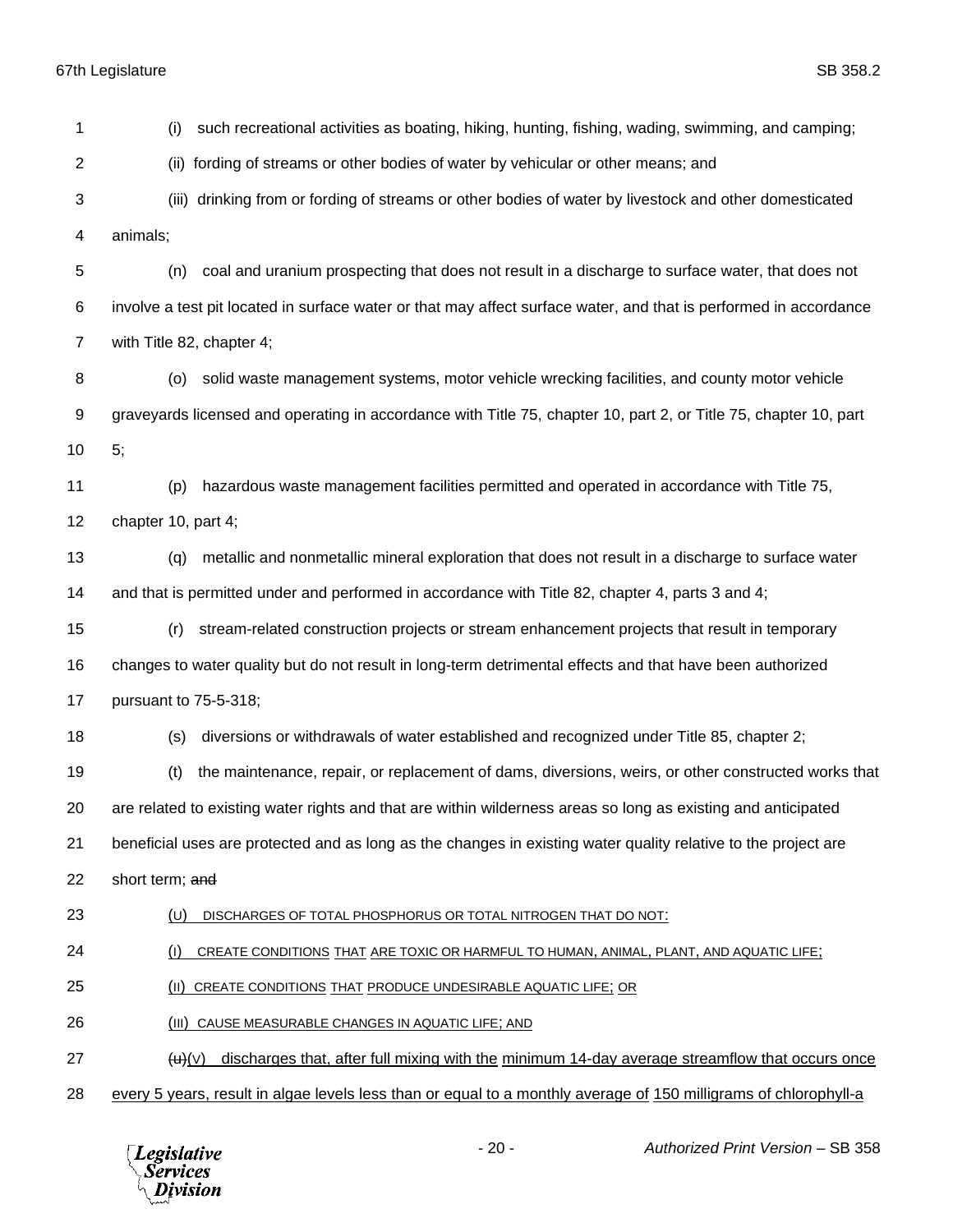| 1              | per square meter during the time period from July 1 through September 30; and                                                                            |
|----------------|----------------------------------------------------------------------------------------------------------------------------------------------------------|
| $\overline{2}$ | $\langle u \rangle$ $\langle \underline{v} \rangle$ - any other activity that is nonsignificant because of its low potential for harm to human health or |
| 3              | to the environment and its conformance with the guidance found in 75-5-301 $(5)(c)$ .                                                                    |
| 4              |                                                                                                                                                          |
| 5              | Section 8. Section 75-5-320, MCA, is amended to read:                                                                                                    |
| 6              | "75-5-320. Temporary water quality standards variances. (1) Except as provided in 75-5-222(2)                                                            |
| $\overline{7}$ | and 75-5-313, the department may adopt rules providing criteria and procedures for the department to issue a                                             |
| 8              | temporary variance to water quality standards if:                                                                                                        |
| 9              | a variance will not result in a lowering of currently attained, ambient water quality;<br>(a)                                                            |
| 10             | the department rules are consistent, as necessary, with federal rules that authorize states to adopt<br>(b)                                              |
| 11             | variances from standards, including but not limited to 40 CFR 131.14; and                                                                                |
| 12             | (i) a permittee cannot reasonably expect to meet a water quality standard during the permit term<br>(c)                                                  |
| 13             | for which the variance is approved; and                                                                                                                  |
| 14             | (ii) a permit compliance schedule is not feasible to preclude the need for a variance during the permit                                                  |
| 15             | term for which the variance is approved.                                                                                                                 |
| 16             | (2)<br>In order to receive a temporary variance, a permittee shall evaluate facility operations and                                                      |
| 17             | infrastructure to maximize pollutant reduction through an optimization study. The variance must require the                                              |
| 18             | implementation of optimization study actions as terms and conditions of the discharge permit.                                                            |
| 19             | The department shall review a temporary variance issued pursuant to this section at least once<br>(3)                                                    |
| 20             | every 5 years and may continue, modify, or terminate the temporary variance as a result of the review."                                                  |
| 21             |                                                                                                                                                          |
| 22             | NEW SECTION. Section 9. Repealer. The following sections of the Montana Code Annotated are                                                               |
| 23             | repealed:                                                                                                                                                |
| 24             | 75-5-313.<br>Nutrient standards variances -- individual, general, and alternative.                                                                       |
| 25             | Confidentiality of base numeric standards and nutrient standards variances.<br>75-5-314.                                                                 |
| 26             | 75-5-319.<br>Compliance schedule for base numeric nutrient standards.                                                                                    |
| 27             |                                                                                                                                                          |
| 28             | NEW SECTION. SECTION 10. REPEALER. ARM 17.30.660 IS REPEALED.                                                                                            |